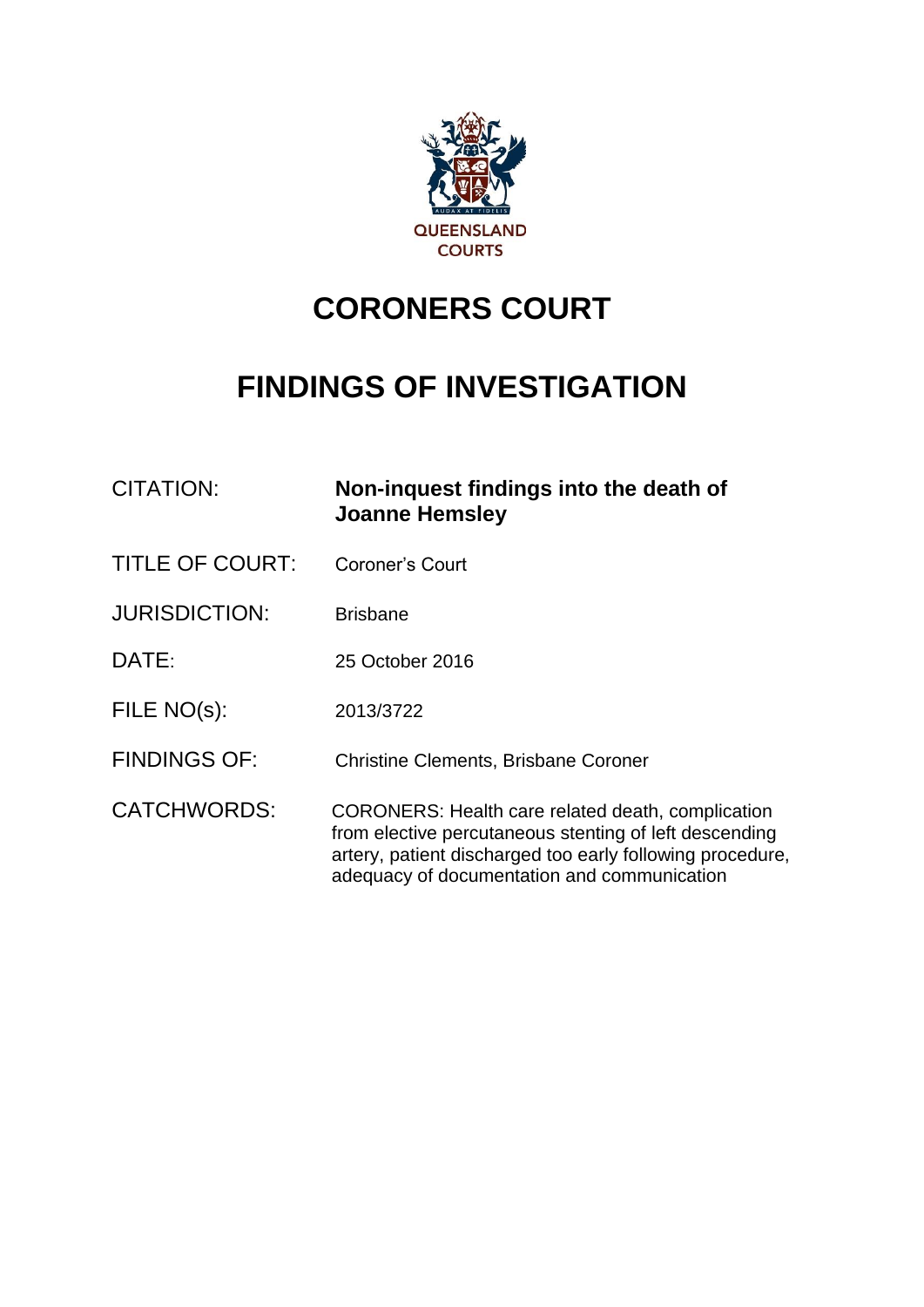## **Introduction**

- 1. Ms Joanne Hemsley, was a 55 year old woman who lived at 23 Tamborine Street Loganholme in Queensland. She worked as a mental health support worker. She had a long history of cigarette smoking but ceased smoking in September 2013 following a heart attack on 21 September 2013. She also had a history of hypertension, dyslipidaemia, hypercholesterolemia, depression and hiatus hernia.
- 2. On Sunday the 13 October 2013, at 06:30, the Queensland Ambulance Service (QAS) and Police were called to attend Ms Hemsley's home as she had been found deceased in the bath tub by her daughter at approximately 05:30. Despite resuscitation measures, she was unable to be revived and was pronounced deceased at the scene.
- 3. Ms Hensley's death was reported to the Coroner under the *Coroners Act 2003* because it was considered that it may be a health care related death associated with recent treatment she had received at the Princess Alexandra Hospital (PAH).

## **Chronology of events**

#### *The Queensland Ambulance Service are called to attend Ms Hemsley on 21 September 2013*

- 4. On the 21 September 2013, at approximately midnight, Ms Hemsley phoned the QAS complaining of central chest pain since about midday. On arrival, the pain was described as intermittent at first but then became constant from about 21:00 on the previous night. She was fully conscious and described her pain in her back and radiating into both arms. She stated the pain was 8 out of 10 in severity. An Electro Cardio Gram (ECG) showed abnormalities in the rhythm of her heart, indicating an ST elevation myocardial infarct (STEMI) in the inferior leads. This was suggestive of myocardial infarction, a heart attack.
- 5. Ms Hemsley was treated according to QAS protocol for heart pain with aspirin, sublingual (under the tongue) nitro-glycerine (GTN), morphine and oxygen. A Critical Care Paramedic (CCP) support unit was summoned to the scene. She required 15 mg intravenous morphine as well as 5 doses of GTN before her pain became reasonably controlled.
- 6. At the scene, she was treated by the CCP who triaged Ms Hemsley directly into the PAH cardiac catheter laboratory following consultation with an on-call cardiologist.

#### *Ms Hemsley's enrolment in the Atlantic Study*

7. At the time, the QAS was a participating site in an International multi-centre clinical trial known as the 'Atlantic Study'. This trial was designed to evaluate the efficacy and safety of pre-hospital versus in-hospital initiation of the drug Ticagrelor (platelet inhibition agent) to STEMI patients where there was planned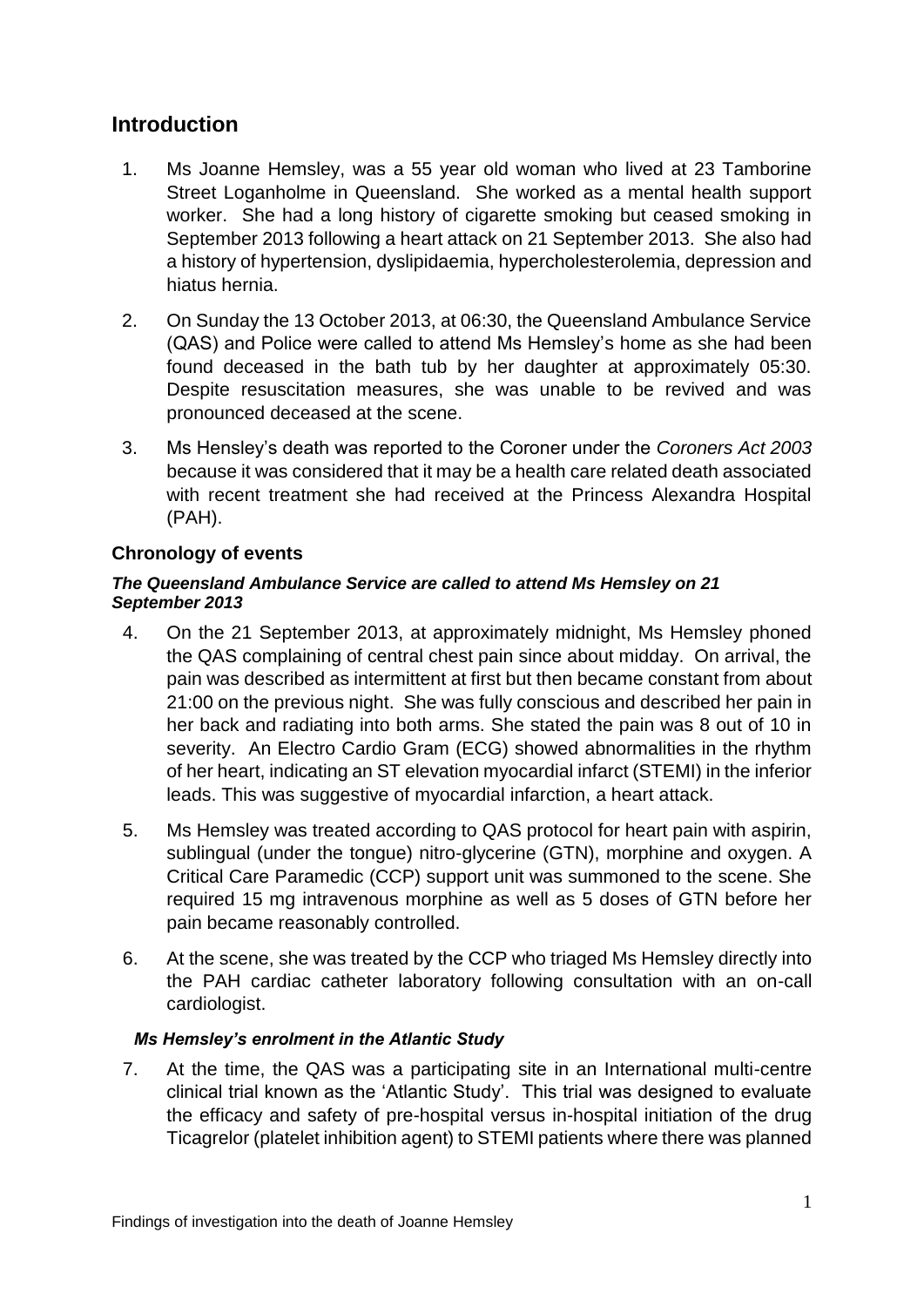treatment of heart attack with percutaneous stenting of the coronary artery, (PCI.

- 8. Ms Hemsley was enrolled into the Atlantic Study by the critical care paramedic.
- 9. The Atlantic Study was a Phase IV clinical trial. This means the efficacy and safety of Ticagrelor had already been established for reperfusion of STEMI patients. The study was done to compare the relative benefit of a reduced delay to the patient receiving Ticagrelor. The trial successfully identified benefit to patients.
- 10. The Atlantic Study including the consent process for enrolment, was approved by the Metro South Hospital and Health Service Human Research Ethics Committee.

#### *Ms Hemsley's admission to the Princess Alexandra Hospital on the 21 September 2013*

- 11. Ms Hemsley was transported to the PAH for investigation arriving at approximately 02:00.
- 12. She was seen by the PAH emergency department doctors who diagnosed her with an acute myocardial infarct.
- 13. At approximately 02:15, she was seen by the on-call Consultant Cardiologist for interventional cardiac procedures.
- 14. She was taken to the coronary catheter lab where the following procedure was carried out by the Consultant :
	- a coronary angiography with left heart catheterisation; (threading small catheter up artery to inject dye under x ray to identify site of any blockages;
	- A left venetricylography; and
	- Insertion of a stent into single coronary artery, the circumflex coronary artery.
- 15. The angiography demonstrated that Mrs Helmsley had a complete occlusion of a coronary artery the Circumflex Artery (one of the three main arteries). It was considered that this was likely the culprit vessel causing the myocardial infarct. She also had a tight 90% lesion in the proximal Left Anterior Descending Artery (LAD). The Consultant's plan was to re-open the Circumflex Artery to restore blood flow to the affected myocardium [heart muscle], allow her to recover from the acute myocardial infarct, then arrange for Mrs Hemsley to have further stenting on her LAD artery in the near future as per the practice guidelines (presuming she remained clinically stable).
- 16. The LAD artery carries the main blood flow to the heart muscle, so the Consultant considered intervening in the middle of an acute infarct would only be appropriate if this was the vessel causing the presentation. Otherwise there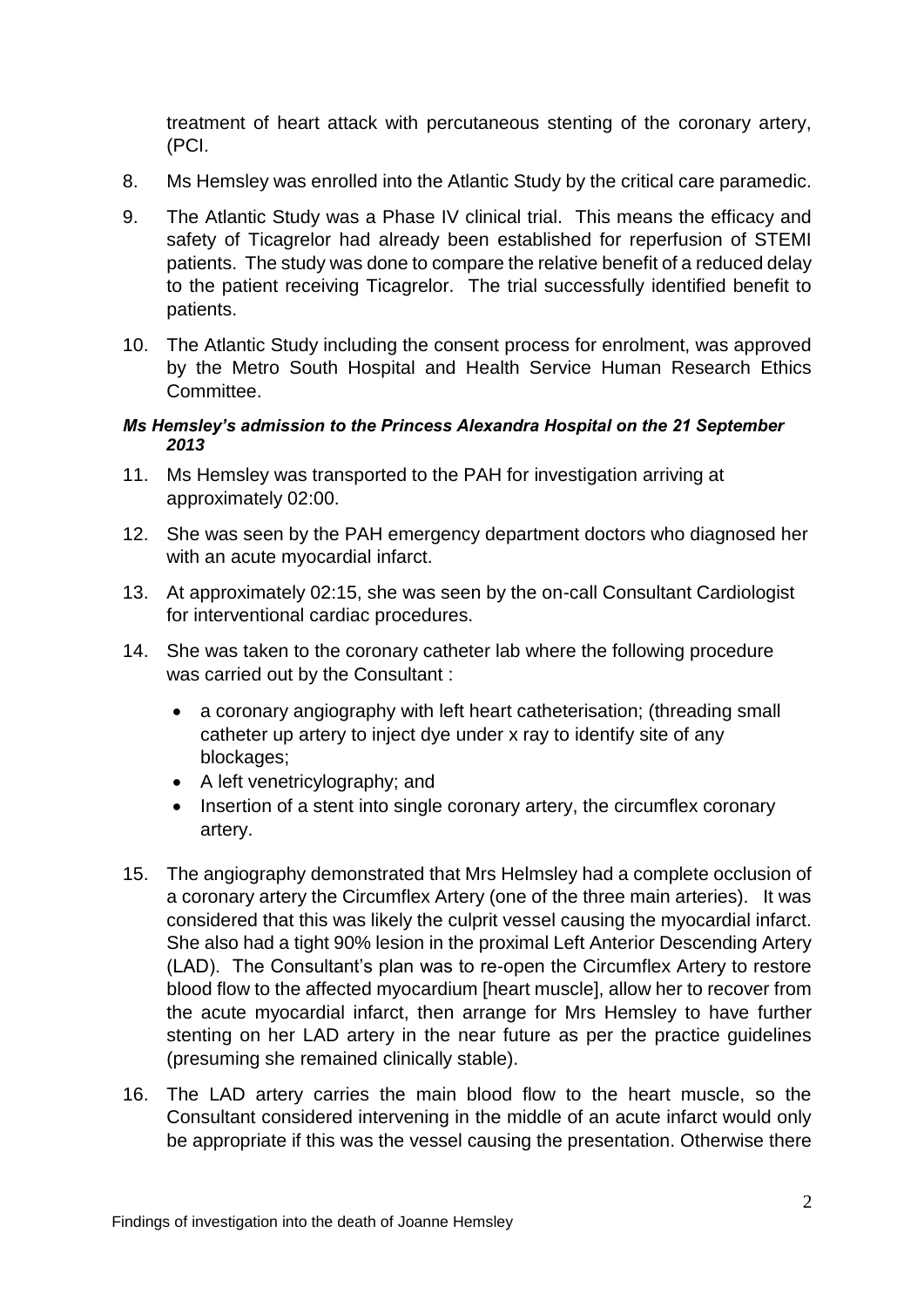was a risk of destabilising an already physiologically stressed heart muscle, which can cause fatal complications.

- 17. The Consultant stated he successfully stented the circumflex coronary artery by placing a small metal tube through the obstructed artery. He said Ms Hemsley was free of chest pain and her ECG normalised suggesting that blood was now reaching the heart muscle previously cut off by the acute circumflex obstruction. He left the hospital and was not contacted by staff overnight.
- 18. Following the procedure, Ms Hemsley was admitted to the coronary care unit (CCU). She complained of chest pain the following night of a similar nature to her previous chest pain prior to her admission. It was documented by nursing staff that there were no ECG changes and she was treated with Panadol with no effect but Gastrogel (for indigestion) which was given later had good effect. The registrar was notified and "was not concerned" although he/she did not review her. On the ward round the following morning the registrar noted that she had "the same pericarditic (inflammation of tissue around the heart) pain overnight, otherwise well".
- 19. She was taken off cardiac monitoring and allowed to mobilise around the ward. She was reviewed by an occupational therapist, social worker and cardiac rehabilitation services. Her cardiac enzymes were noted to stabilise with Troponin-I peaking at 6.5 on the 21<sup>st</sup> of September and dropping to 1.8 by the 23<sup>rd</sup> of September; and creatinine kinase (CPK) peaking at 897 at 12:30 on the 21<sup>st</sup> of September, dropping to 650 by 20:20 pm that evening.
- 20. There was no further report of pain and Ms Hemsley was discharged on the 23<sup>rd</sup> September 2013. She was referred to the pharmacy for assistance in quitting smoking and it was arranged that she would return electively for stenting to the LAD in two weeks.

#### *Ms Hemsley's procedure on the 11 October 2013*

- 21. Ms Hemsley returned for elective Percutaneous Coronary Intervention (PCI) stenting of her left anterior descending artery (LAD) on Friday, 11 October 2013. She reported four episodes if central chest tightness, always at rest after sitting for a long time. Her pin was relieved by GTN spray.
- 22. As Ms Hemsley indicated that she still had groin issues (bruising) from the last procedure, the Consultant elected to perform the procedure via the radial (wrist artery) route.
- 23. The Consultant says that Mrs Hemsley was "uptight and anxious" about the procedure. He says that he explained the procedure to her and distinctly remembers having a very specific discussion regarding a small diagonal coronary artery branch coming out of the narrowed portion of the artery, which was evident on the previous films.
- 24. The Consultant stated he explained that to pass a stent across the narrowed portion of the LAD would likely mean that this small branch may be cut off from the LAD artery (as the wall of the stent would block the opening to the artery).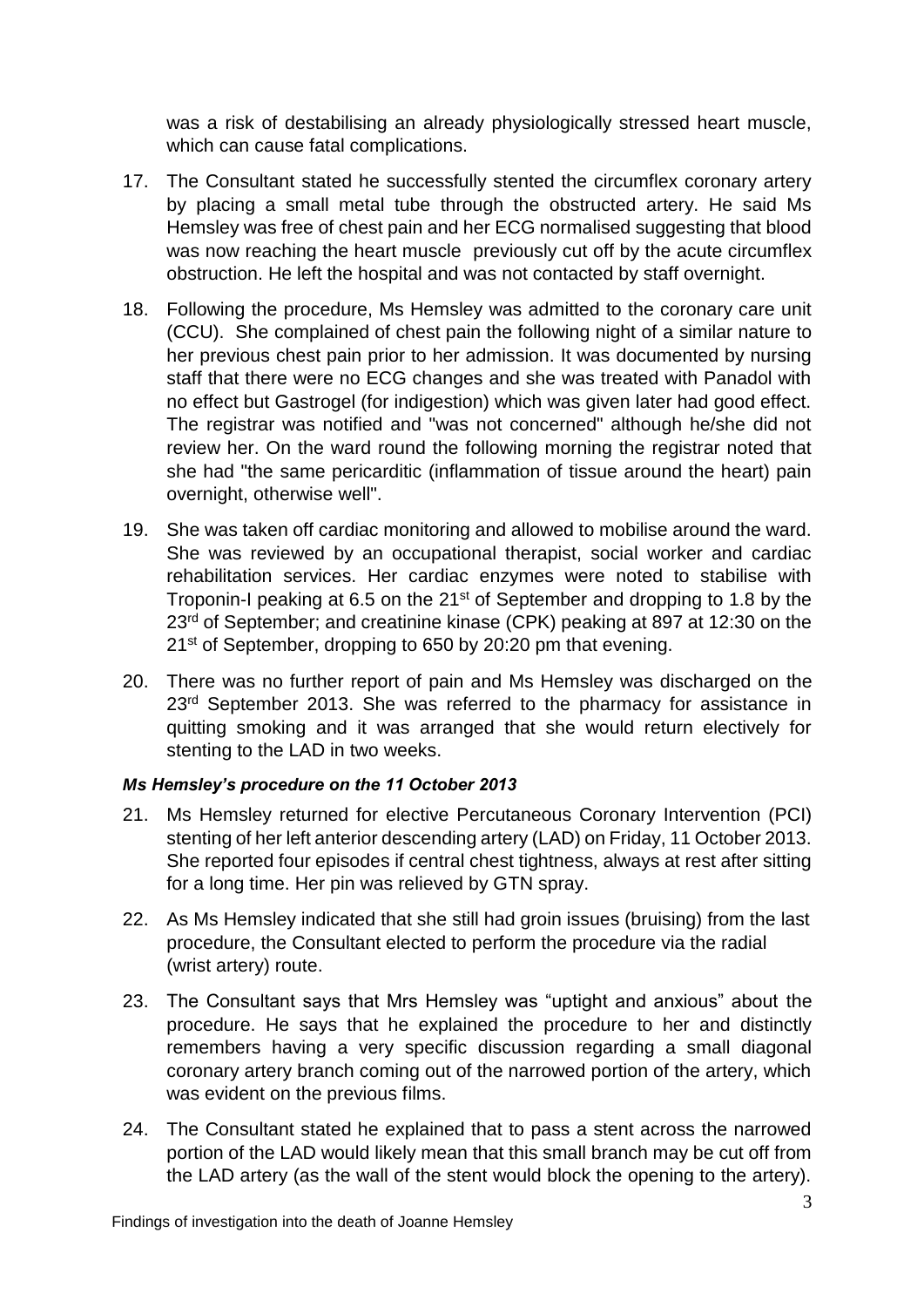The artery was small and the territory of heart muscle it supplied was also correspondingly small. He said they discussed this might cause chest pain, but should not significantly damage the heart muscle, because the vessel and area of heart it supplied was small. There is no record of this discussion made by the Consultant or anyone else.

- 25. Despite her anxiety, Mrs Hemsley was able to agree to the procedure. It was explained that without treatment, the ongoing nature of her chest pain suggested that a myocardial infarct [heart attack] was likely, indeed imminent, given the recent chest pain history The LAD lesion required treatment by stenting to prevent a heart attack.
- 26. Ms Hemsley was provided with additional sedation, a total of 3 mgs of IV Midazolam (a moderately short acting intravenous sedative) and 50mcgs of IV Fentanyl (a moderately short acting intravenous opioid narcotic). This was to assist with relaxation and to provide pain relief to make the procedure more tolerable. Although access to the radial artery is performed using local anaesthetic, the Consultant stated Ms Hemsley still found the procedure uncomfortable.
- 27. The Consultant arranged for an initial view of the LAD artery to confirm the current anatomy of the lesion. This 'set up shot' confirmed a tight lesion in the LAD and also the patency of the previous circumflex stent done three weeks previously. The Consultant did not re-check the Right Coronary Artery at this admission as this was not standard practice (and contrast dye can cause dose related kidney dysfunction) and there was no acute indication requiring this to be performed on this admission.
- 28. The right coronary artery did not have significant disease angiographically three weeks prior, although it is noted that there are some diagnostic limitations with angiogram. Specifically, angiography only shows the internal 'space' or lumen of the vessel (i.e. luminogram), so a vessel may appear relatively patent once dye is injected (particularly as the vessel is potentially elastic), but may still have significant pathology in the wall of the vessel. Other assessment modalities are required to look at the disease load in the vessel wall itself (e.g. intra-coronary ultrasound). Angiogram only assesses whether there is impairment of flow.
- 29. The Consultant did also not perform an LV gram [x-ray measurement of the heart's contractility by visualising dye being pumped out of the heart], as he did not consider there was clinical need. He said the reason for this was because he already had the information of the LV function on the angiogram from her previous admission.
- 30. The Consultant considered that the LAD lesion appeared a little hazier than the previous angiogram pictures had demonstrated, suggesting the possibility that a clot had formed in this vessel at the site (possibly the cause of the multiple episodes of chest pain she had been recently experiencing).(There was no note made of this.)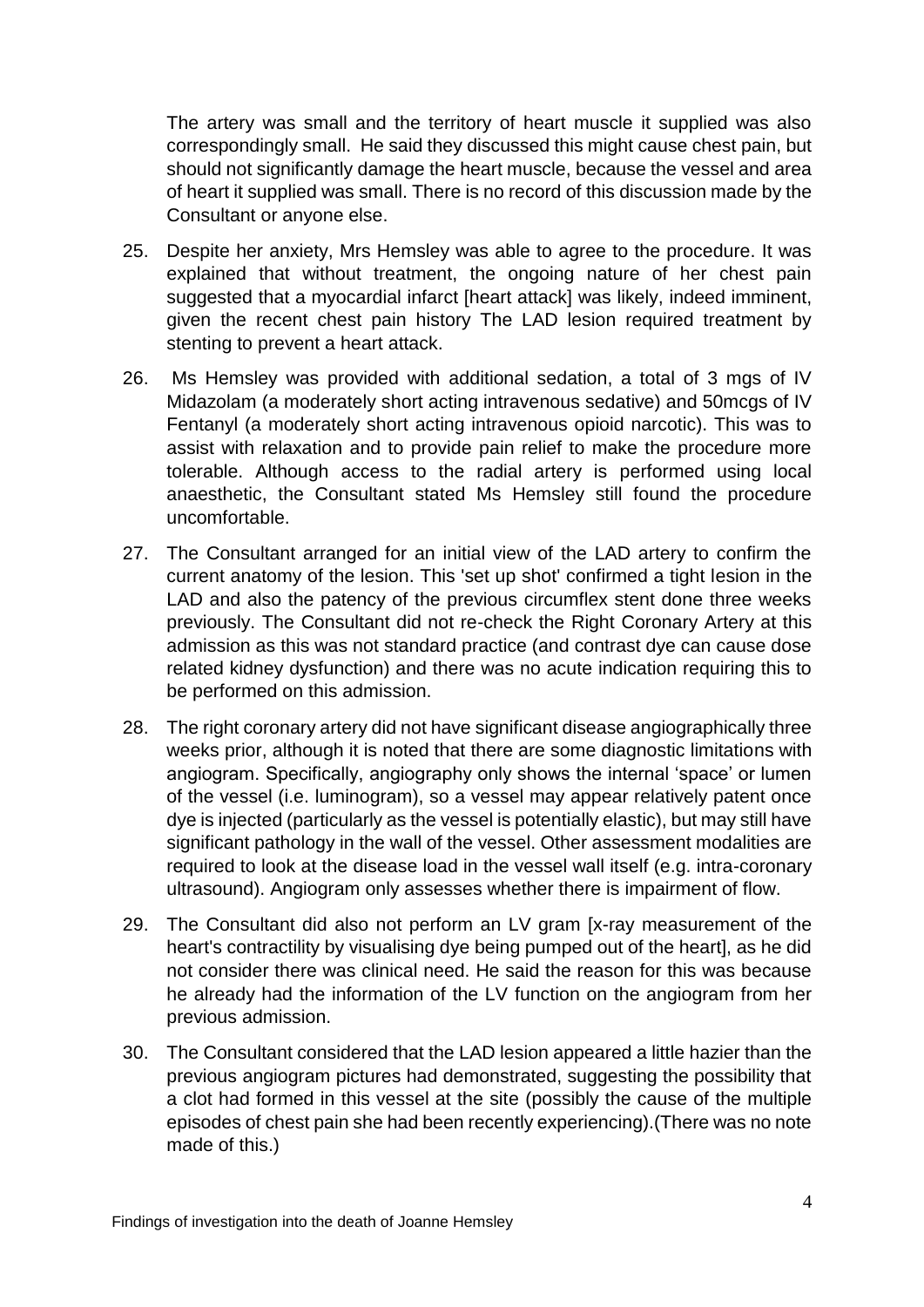- 31. It suggested to him that the chest pains may have related to incipient small heart attacks in this territory over the last few weeks. The LAD lesion itself was a discrete lesion with a short segment of stenosis and adjacent plaque, hence he did not plan to do thrombosuction (where an acute clot is 'sucked out' of the vessel).
- 32. The Consultant states that he tried to directly stent the LAD initially without prior balloon dilatation but found it difficult to pass the stent. He therefore decided to pre-dilate the lesion first with a balloon and then to insert the stent. The predilation was performed. This involves briefly obstructing the lumen while the balloon is inflated to 'squash' the diseased vessel wall to allow the vessel to open. After pre-dilatation Ms Hemsley began complaining of chest pain.
- 33. The Consultant therefore arranged for her to receive nitro-glycerine into the coronary artery (to assist with dilating the artery) and arranged for further sedation to be given.
- 34. An angiogram of the flow through the dilated LAD demonstrated that there was poor flow through a small diagonal artery arising from the diseased portion of the LAD (as noted prior to the angiogram and discussed with Ms Hemsley). The Consultant elected to preserve the main vessel, as there were no ECG changes and it was a small branch supplying a small area of heart muscle. To put this vessel in context, the diagonal artery had a diameter of 1 mm, which was smaller than the 2.25mm smallest stent that is available.
- 35. In his statement, the Consultant noted that there also appeared to be a small dissection (tear) in the artery wall where the balloon had inflated. A stent was deployed and which covered the lesion and the small 'dissection' in the LAD following the balloon angioplasty. The Consultant indicated that there was good flow in the LAD vessel, although the diagonal vessel was occluded (as anticipated).
- 36. Ms Hemsley still had chest pain, which the Consultant says he considered to be from the occluded small diagonal vessel (as the other vessels were patent). There were no EGG changes (on the electronic EGG monitor) following the stent, so it was arranged for post-dilation of the stented lesion with a balloon. The Consultant states that he took pictures after the wire removal of the state of the LAD. At this point there was no further flow down the diagonal vessel, suggesting that an infarct of this territory of the heart was inevitable, given the stent had now occluded the origin of this small vessel, as anticipated.
- 37. The procedure was completed and Ms Hemsley was moved to the recovery area. The Invasive Devices Log indicates the PIVC was inserted at 11:00.
- 38. Shortly after the Consultant commenced typing his procedure report, one of recovery nurses informed him that Ms Hemsley had 9/10 (severe) chest pain. The Consultant attended to Mrs Hemsley immediately.
- 39. On review, Ms Hemsley was haemodynamically stable. Her EGG did not show any ST elevation (a marker of ischaemic [oxygen depleted] heart muscle and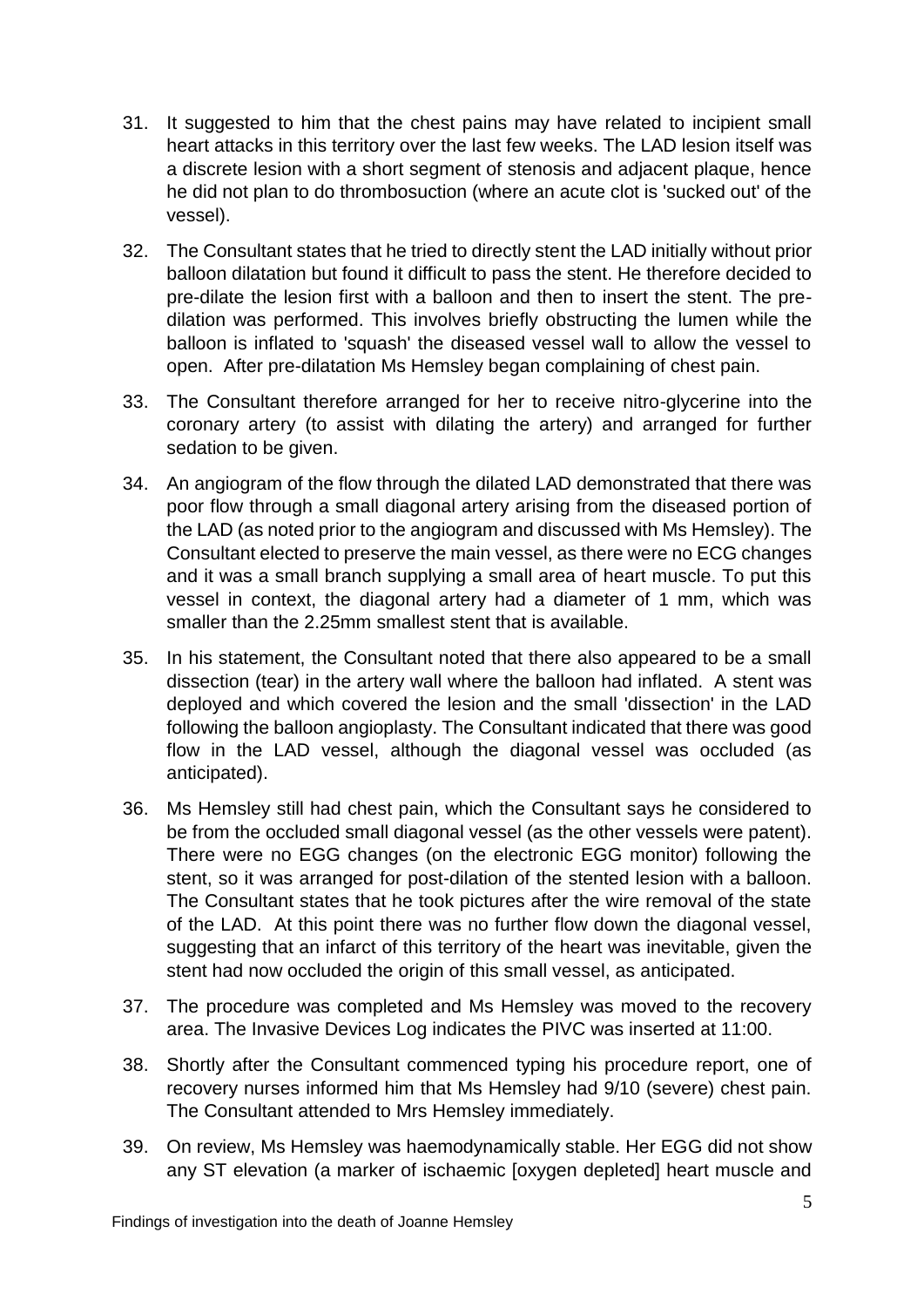heart attack) on the portion of the EGG (anterior leads) corresponding to the LAD vessel where the stent was placed [the anterior (front) wall of the heart]. This suggested that the stent was functioning appropriately. However, there was ST segment depression in the inferior leads (the portion of the EGG corresponding to the bottom of the heart), suggesting that this territory was experiencing angina, and minor ST segment elevation in lead AVL.

- 40. The Consultant's impression was that these EGG changes were arising from the diagonal vessel occlusion, although at this stage they suggested ischaemic [oxygen deplete stressed] heart muscle but not yet an infarct [heart attack].
- 41. Alternatively, it was possible that some of this change arose from clot debris travelling down the vessels after balloon angioplasty and stenting causing distal embolization of the smaller LAD vessels. To explain, where the LAD wraps around the apex of the heart it can sometimes lead to EGG changes that can be noticed in the inferior leads. Neither of these issues could be addressed angiographically, so he decided to continue with medical management.
- 42. The Consultant states that he provided Ms Hemsley with reassurance that the procedure that had been carried out was likely causing the pain. He says that they did not discuss the specifics of the 'dissection' or the stent obstruction of the small diagonal branch given her distress and anxiety (which can cause additional stress on the heart). The Consultant arranged for her to be given IV Morphine and a nitro-glycerine patch (the equivalent of Anginine given by a skin patch), used to dilate open the coronary arteries.
- 43. The Consultant states that he then went to complete his report but due to the interruption forgot to document the occlusion of the diagonal vessel as a complication arising from the procedure. Nor was the small tear (dissection) of the left anterior descending artery which occurred when the balloon was inflated noted in the records. He says that he only realised this error on Monday the 14<sup>th</sup> of October 2013. He did however note other complications (radial artery spasm and chest pain without ECG changes) that had occurred. The procedure report records medication administered (heparin) commencing from 14:31. And concluding with glycerol trimitrate at 15:22. The report was electronically signed off at 15:39.
- 44. The Consultant says that he was still present in the reporting room trying to do other reports about half an hour later when the Angioplasty Fellow, informed him that Ms Hemsley was still having pain. He reviewed the angiography images and discussed that it was likely the small diagonal branch occlusion that was causing the pain. They discussed whether there were any other options and agreed that a vessel of such small calibre would not be able to be salvaged without significant risk (if at all) and it was appropriate to continue to treat Ms Hemsley with expectant medical management, as was occurring. There is no notation of this discussion either.
- 45. He says that before he left for the day he went back to Ms Hemsley and looked at the most recent ECG. There was still no anterior ST elevation (which would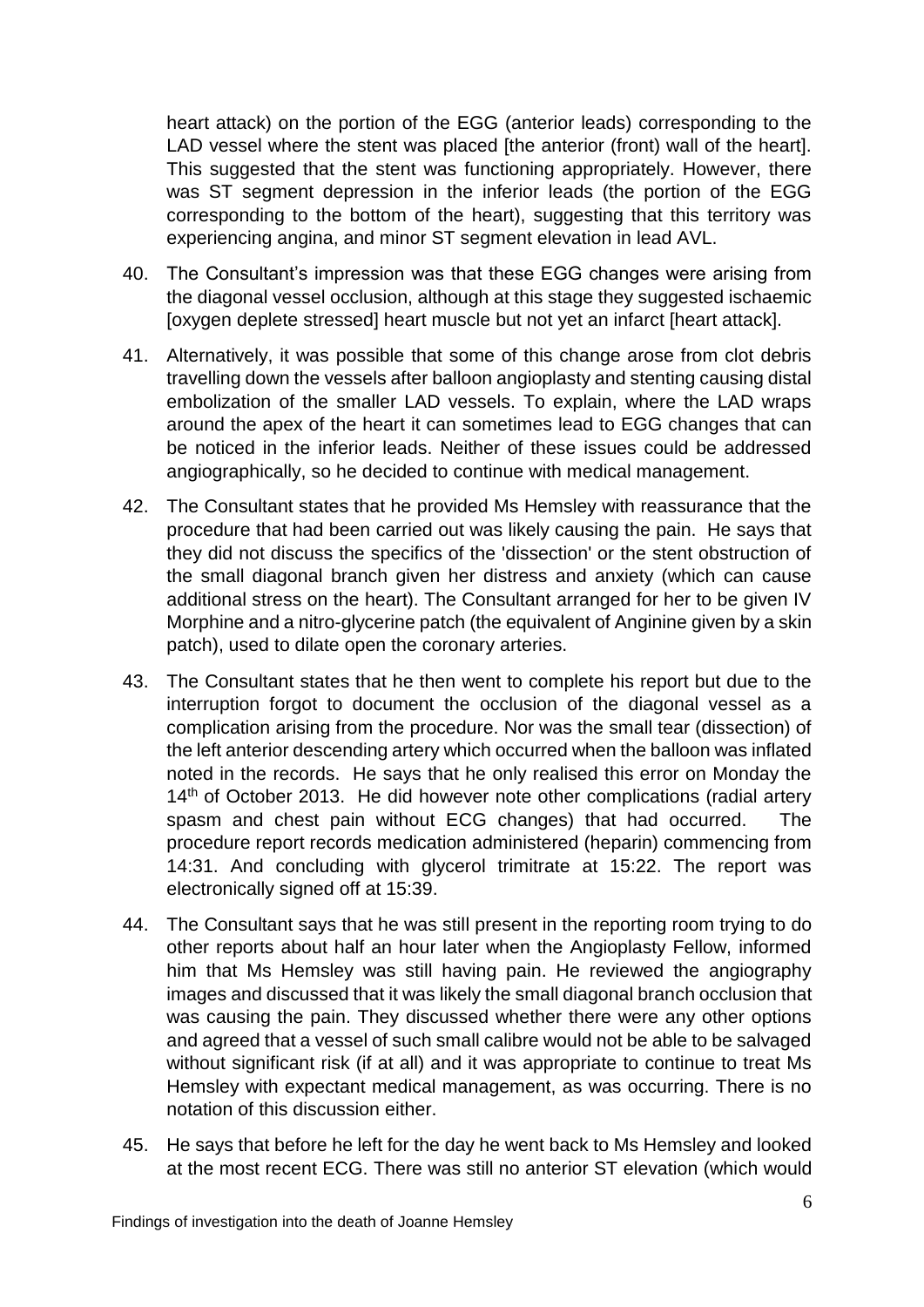have suggested an infarct in the stent territory). The ECG changes in the inferior leads were still present, but to a lesser degree, and the ST elevation in lead AVL was also less. This was taken one hour after the first ECG done at 16:30. The Consultant ordered that a dose of 50mg Metoprolol be given (both as an anti-anginal agent, an antihypertensive, and as post infarct treatment), rather than waiting for the usual 8.00 pm dose that had already been charted.

46. The Consultant left at 17:30 and handed over the care to the recovery team. He called the recovery room at about 21:00 and was informed Ms Hemsley was sleeping and her pain had settled by about 20:00. He was reassured.

#### *Ms Hemsley's post procedural care in the Coronary Care Unit*

- 47. The first nursing entry in the CCU was recorded at 20:00 on evening of procedure on 10 October 2013. She was stable with no anxiety or pain and was being weaned from intravenous morphine. The radial access site was checked and no abnormality noted. However her blood pressure was charted at 20:00 at 155/80. (Previous reading upon admission prior to procedure was 113/77.) A GTN patch was applied.
- 48. At 06:00 on 12 October 2013 the next set of observations was taken. Her blood pressure was still relatively high but otherwise she was described as haemodynamiclly stable and afebrile. She complained of indigestion and was given gaviscon with good effect. She reported not sleeping well. She said she was "feeling ok this morning. She was seen during the morning ward round by Cardiology Registrar (advanced training).His entry in the chart seems to be incorrectly dated 11 October 2013 but follows the nursing entry of 06:00 on 12 October 2013.
- 49. The Registrar states that there was no record in the procedure report or in the patient notes of any concerns suggesting the need for Ms Hemsley to have serial cardiac enzymes done or more than routine monitoring for this admission.
- 50. When the Registrar asked how Ms Hemsley was feeling, she reported that she was anxious and had not slept well which she attributed that to not liking hospitals. She reportedly told him that she was feeling ok, denied any pain and was very keen to go home.
- 51. The Registrar noted that Ms Hemsley's blood pressure was high (155/90 as opposed to resting 110/70 on admission) which could have been explained by her anxiety. He therefore advised her that she should obtain multiple readings during the week at home, if she could obtain a blood pressure machine, or at her local pharmacy and take the results to her GP at the end of the week. If her blood pressure was still high then her antihypertensive medication should be increased.
- 52. The Registrar checked her radial artery access site and pulse and noted it was satisfactory. He also reviewed her ECG, which was marked as 'routine' performed at 02:00 on the 12October. At that point in time, and following the review of her chart notes and the handover, he did not suspect a problem.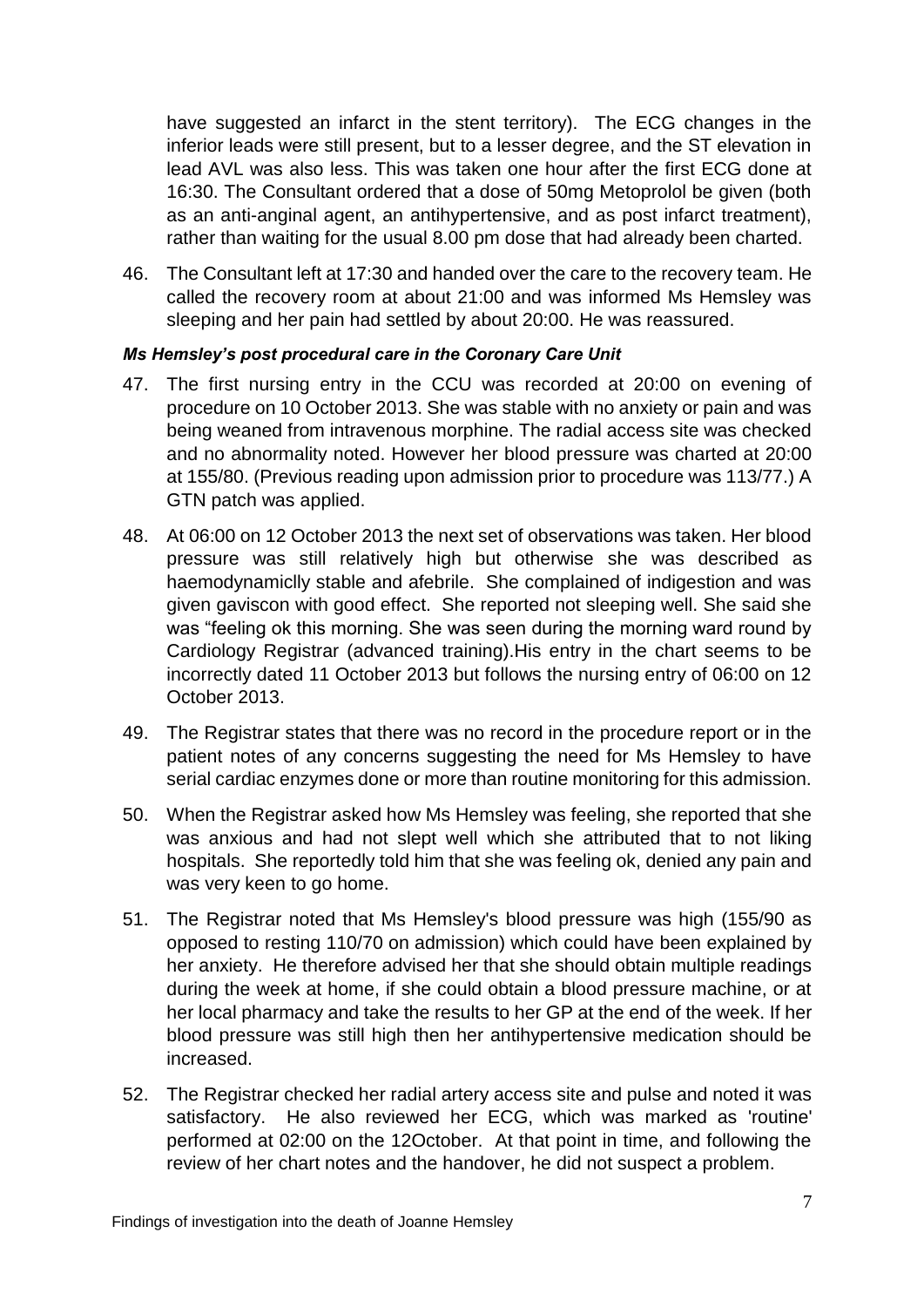- 53. Given that there was no record of any serious complications of the procedure or recommendation for prolonged monitoring or serial cardiac enzymes and because Ms Hemsley did not report any problems, the Registrar felt she was well enough to be discharged.
- 54. The Registrar states that after he had finished with Ms Hemsley, he moved to another patient in the same room. While attending that patient he heard Ms Hemsley vomiting in the toilet. When he finished with the other patient, he returned to check on her. Ms Hemsley reported that she had suddenly felt nauseated and needed to vomit but otherwise felt fine. She denied any shortness of breath and pain.
- 55. The Registrar attributed the vomiting to her anxiety and stress over her admission and procedure. He prescribed an anti-emetic medication and recommended that she be kept in the hospital for the next few hours. The Registrar reported that wanted to make sure that her symptoms had improved before discharging her. He did not document this in the medical record and reported that he communicated to the resident doctor and nursing staff that if Ms Hemsley remained nauseated she was to stay as an inpatient. If not, she could go home.
- 56. The nursing notes indicate that Ms Hemsley was discharged at approximately 10:00 on the morning of the 12October 2013. The one episode of vomiting had been noted and maxolan given with good effect. There were no complaints of chest pain.

#### *Ms Hemsley is found deceased in her home*

- 57. Less than twenty four hours later at about 05:30 on Sunday the 13 October 2013 Ms Hemsley's daughter found her mother apparently deceased in the bath. Ambulance and police attended Ms Hemsley's home
- 58. Despite advanced resuscitation measures, she was unable to be revived and was pronounced dead at the scene.

## **Establishing the cause of death by autopsy**

- 59. An external and partial examination of the deceased's abdomen and chest was conducted on the 22 October 2013 by Senior Forensic Pathologist, Dr Alex Olumbe. Associated toxicology testing of femoral blood, subclavian blood and urine; a CT scan; and a review of the deceased's medical records was also conducted.
- 60. Post-mortem CT scan showed haemopericardium with stents inserted in left anterior descending coronary artery and oblique marginal branch of left circumflex coronary artery. There was no aortic dissection. There were no other significant findings.
- 61. Internal examination confirmed the presence of cardiac tamponade (collection of fluid blood and blood clots) - 250 mls in the fibrous membrane around the heart. It was thought the blood issued from the site where there was recent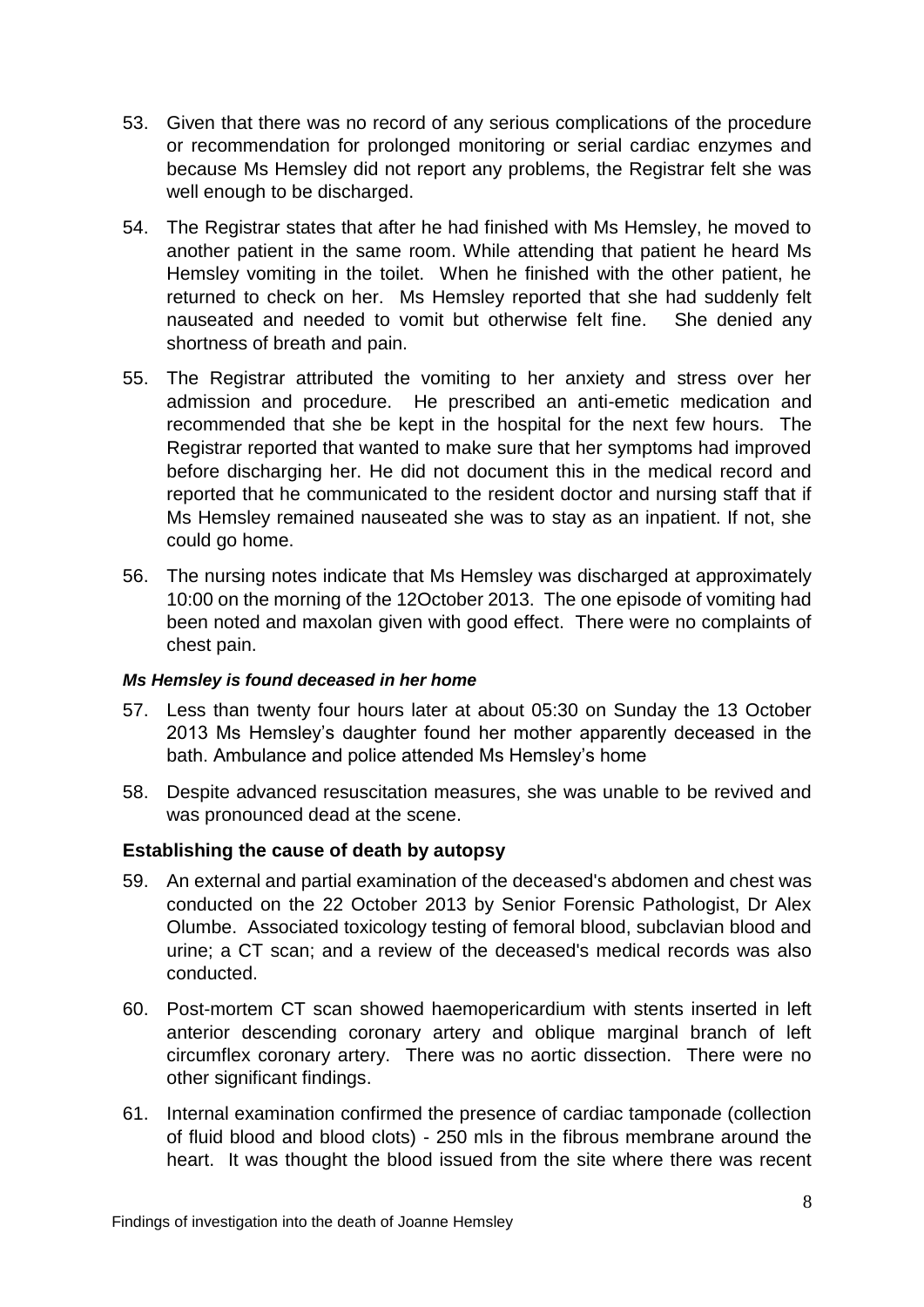stent insertion in the left anterior descending coronary artery. Multiple serial transverse sections of the heart muscle (myocardium) confirmed the presence of an area of haemorrhage in the anterior wall of the left ventricle which could be associated with possible acute infarct, possibly ruptured. There were other remote areas of possible acute myocardial infarction including in the lateral and posterior branches.

- 62. Histological / microscopic examination of multiple serial sections of left ventricle tissue showed an acute myocardial infarction and transmural rupture of the myocardium. This was the source of the blood that collected in the pericardium.
- 63. Multiple serial sections of the left anterior descending coronary artery showed a moderate amount of acute haemorrhage in the adjacent epicardial fat but there was no rupture dissection of the vessel or necrosis of the vessel wall.
- 64. Examination of the coronary arteries showed severe luminal narrowing by atheroma with portions of acute rupture of the plaques in left anterior descending and right coronary arteries. There was no thrombus (blood clot).
- 65. There was significant natural disease including a moderate amount of emphysema.
- 66. Dr Olumbe concluded that the deceased suffered from severe triple vessel coronary atherosclerosis including the diagonal branches of the left anterior descending coronary artery and oblique marginal branch of left circumflex coronary artery with variable luminal narrowing from 90% to more than 95%. These were complicated with acute plaque rupture which is an indication of unstable atherosclerosis.
- 67. There were multiple areas of acute and subacute myocardial infarction which is an indication that she was having ongoing heart attacks for a period of time (hours to several weeks duration). The rupture of the myocardium was consequent to the recent myocardial infarction which was associated with changes of 3 to 4 days after infarction.
- 68. At autopsy, there was no obvious dissection of the coronary arteries including the sites of the stent placements in the left anterior descending coronary artery (LAD) and oblique marginal branch of left circumflex coronary artery. Clinically, it was indicated that there was a dissection of LAD; this clinical observation could have been a plaque rupture seen on microscopic examination of the sections of the vessel.
- 69. The presence of a plaque rupture could have exacerbated the extent of myocardial infarction which was ongoing. Dr Olumbe issued a certificate stating that the cause of the deceased's death was:
	- 1 (a) Cardiac tamponade, *due to, or as a consequence of*;
	- 1 (b) Haemopericardium, *due to, or as a consequence of*;
	- 1 (c) Acute ruptured myocardial infarct, *due to, or as a consequence of*;
	- 1 (d) Coronary atherosclerosis (recent stents placement/angioplasty).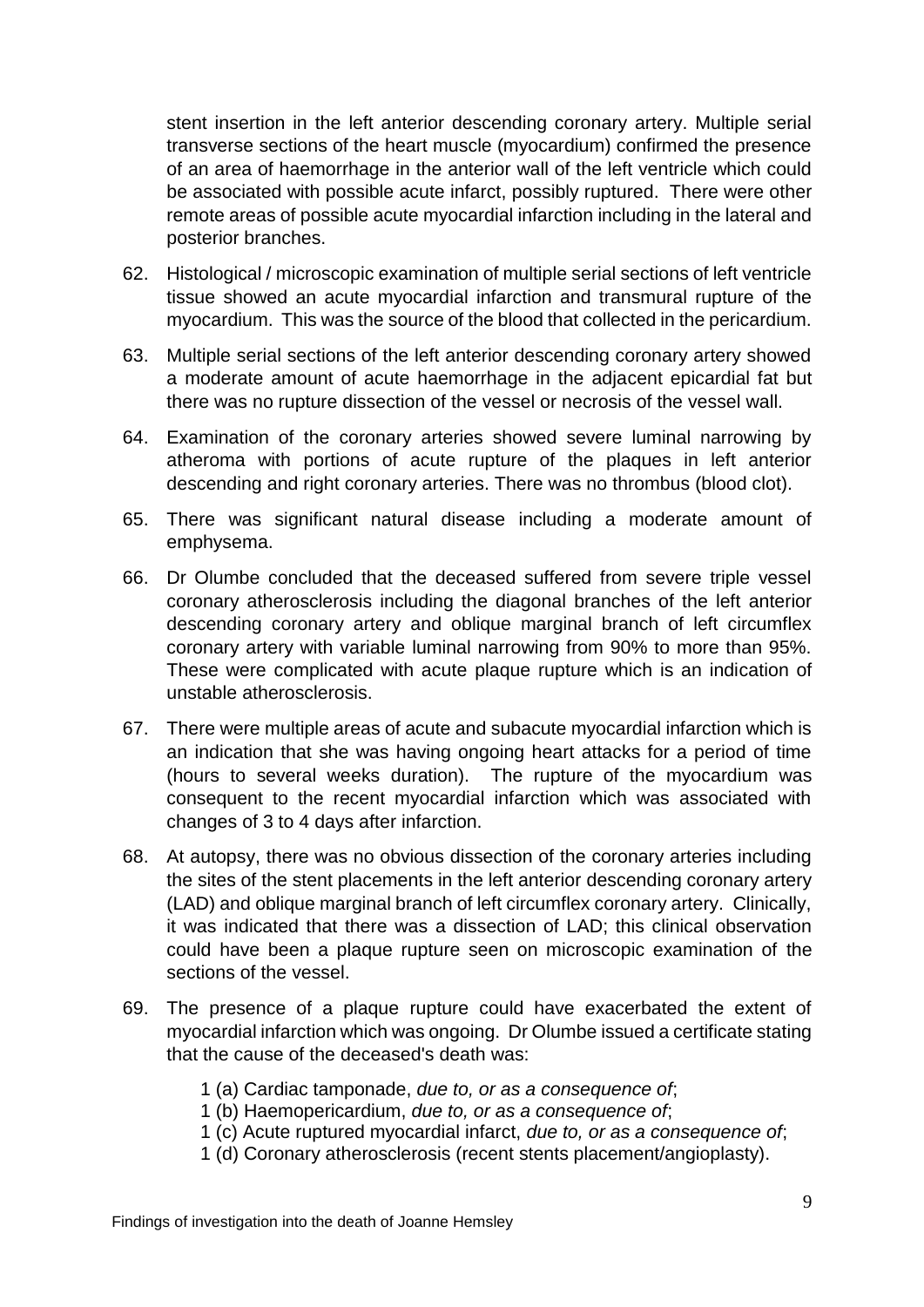## **Open disclosure meeting and next of kin's concerns**

- 70. On Friday the 25 October 2013, an Open Disclosure meeting was attended by Ms Hemsley's son (Wade) and daughter (Brianca) as well as the Consultant, the Director of Cardiology at the PAH and other relevant internal stakeholders.
- 71. The Consultant expressed his profound sadness regarding Ms Hemsley's death and went through the angiogram films with the family. He says that he highlighted the occlusion of the small diagonal branch and noted that the diagonal artery which was occluded was 1mm which was far smaller than the 2.25 mm smallest stent that is able to be used.
- 72. The Consultant says that he explained that this would have caused Ms Hemsley's pain following the procedure and a small heart attack and that they were treating this using medications.
- 73. During this meeting, the Director of cardiology expressed his view that Ms Hemsley was discharged too early.
- 74. On the 1 November 2013, Ms Hemsley's son, Wade wrote to the Coroner and confirmed that the Director of Cardiology had commented to him that his mother's discharge was too early however it was likely heart disease which had killed her.
- 75. Mr Hemsley expressed concerns regarding his mother's early discharge and the lack of information given to families and carers. He said the family had not been informed of the small diagonal artery branch being blocked off, or of risk and occurrence of subsequent heart attack.

## **Issues identified in review by Director of Cardiology at the Princess Alexandra Hospital**

- 76. The Director of Cardiology raised a number of concerns including:
	- Side branch (diagonal closure), which is a recognised complication during an angioplasty, was not overtly recognised at the time of original angioplasty , nor documented in the notes nor investigated or managed;
	- Complication of myocardial infarction resulting from stent blocking off side branch artery should have been recognised by consultant, and appropriate monitoring and investigation initiated;
	- Consultant should have recorded specific follow up monitoring and investigation to direct Ms Hemsley's care by staff members following the procedure; and
	- Ms Hemsley was discharged too early following the procedure in the circumstances of a complication.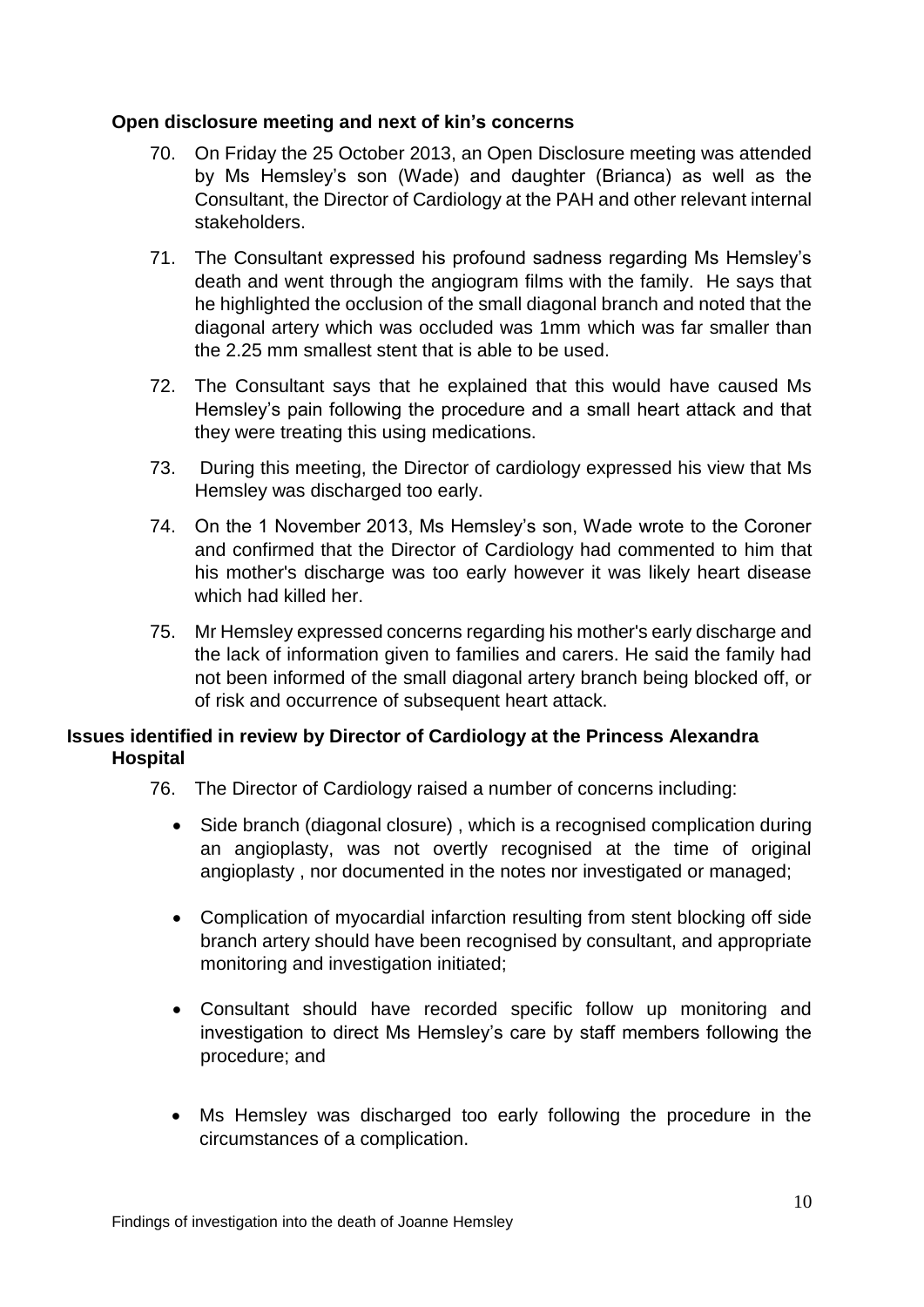- 77. The Director of Cardiology stated that side branch closure with resultant myocardial infarction is a recognised and counselled risk of interventional coronary angioplasty, specifically documented on the consent form as "heart attack" under uncommon risks and complications, occurring approximately 1- 5% of cases.
- 78. He did note however that the side branch in question was "too small" to justify specific intervention to re-open the occlusion and thus the management of this specific complication in Ms Hemsley would entail pain relief, management of ischemia, quantification of the extent of the enzyme rise and an appropriate period of monitoring post event, (most usually 24-48 hours if the enzyme rise was significant).
- 79. The Director of Cardiology noted that since Ms Hemsley's death, a number of clinical incident reviews of her case had occurred.
- 80. He said that he informed and discussed with the Consultant the incident and reviewed the angiogram films with him on the 16 October 2013. At his request, an executive meeting was held with the Consultant on 23 October 2013 specifically to discuss issues including post procedure angioplasty care, medical documentation, consultant leadership in enforcing appropriate standards of care, procedure documentation completion and accuracy along with issues of family and staff liaison.

## **Clinical Forensic Medicine Unit Review provided to Coroners Court of Queensland**

- 81. Following Ms Hemsley's death, Dr Garry Hall of the Clinical Forensic Medicine Unit provided independent advice on the matter.
- 82. Dr Hall considered the Registrar caring for Ms Hemsley following the angioplasty missed an opportunity to identify an abnormality in the ECG reading, in particular abnormality in the Q wave. He said that the failure to recognise the Q wave as described by someone as senior as an advanced trainee in cardiology was not reasonable in the circumstances.
- 83. Dr Hall considered that further investigation with serial cardiac enzyme testing (creatinine kinase and troponin) as well as cardiac monitoring should have occurred.
- 84. Dr Hall said that the ECG changes indicated that there was likely ischaemia (poor blood flow) involving the anterior aspect of the left ventricle and thus the vascular territory of the LAD coronary artery. As this was the territory where the procedure was being applied (particularly as the cardiologist noted in his subsequent statement that the vessel had possibly dissected) then concern should have been high and enzyme testing conducted.
- 85. Dr Hall could not be sure that the episodes of chest pain which Ms Hemsley experienced and ECG changes seen on 11 and 12 October 2013 were directly responsible for the area of transmural infarction and subsequent left ventricular rupture leading to the tamponade and death.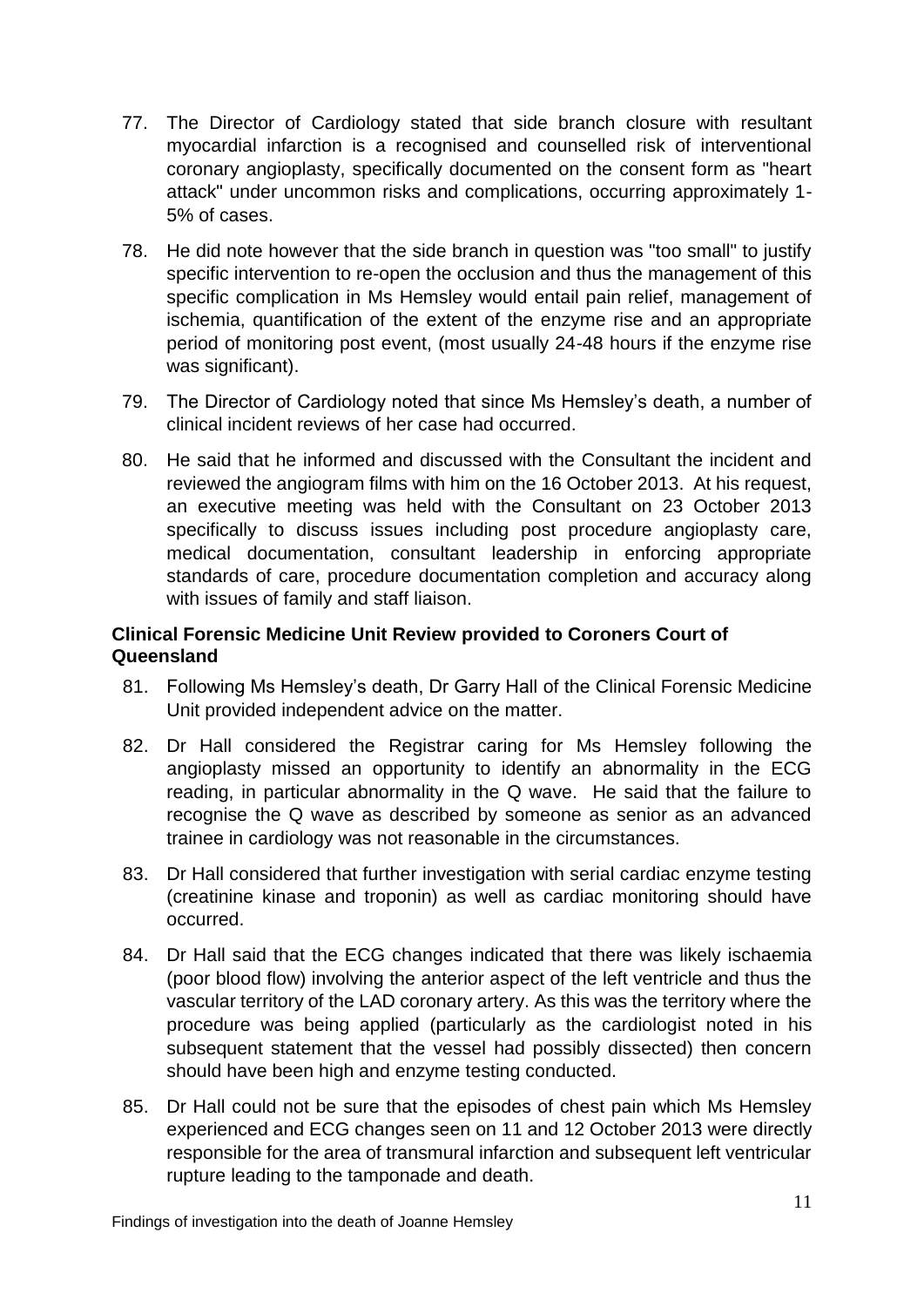- 86. Dr Hall noted the autopsy findings of disease and multiple areas of heart infarction of differing timelines leading to some degree of uncertainty in temporally attributing the changes to events of the previous day.
- 87. Given Ms Hemsley's extensive coronary artery disease and multiple areas of myocardial infarction, Dr Hall opined there was significant cardiac morbidity and high risk of mortality in any event.

### **Report by Professor Michael O'Rourke**

- 88. Expert advice was provided to the Coroners Court of Queensland from Professor Michael O'Rourke regarding the Registrar. Professor Michael O'Rourke, is the Professor of Medicine at the NSW University.
- 89. In summary, Professor O'Rourke:
	- Opined it was not at all unusual for a patient to have chest pain during coronary angiography and angioplasty, because coronary arteries need to be blocked completely while these are engaged by a balloon which occludes the artery and stretches its wall. He also stated that spasm is not unusual either in a coronary artery or in a radial artery where the catheter is introduced;
	- Professor O'Rourke agreed that Ms Hemsley died as a result of cardiac tamponade due to anterior left ventricular wall rupture in the context of severe coronary artery atherosclerosis but pointed out that the rupture involved a large part of the left ventricular wall and was both anterior and lateral in site;
	- Considered Ms Hemsley should have had a longer period in hospital on both occasions so that healing of the infarct could have been promoted, infarct expansion or rupture prevented, or identified quickly and treated;
	- Strongly disagreed with Dr Hall about the interpretation of ECGs. He said that ECGs taken during the period of September 21the 23 September 2013 show a progressive change consistent with extensive anterolateral and inferior myocardial infarction and whose progression included the development of a Q wave in lead A VL and some ST segment elevation. The electrocardiogram (undated) and presumably Friday 11 October 2013 and Saturday the 12 October showed the same pattern of Q wave in lead AVL and some ST segment elevation. This ECG in question showed nothing new compared to that taken two weeks earlier;
	- Strongly disagreed with Dr Hall's comments that the failure to recognise the Q wave was not reasonable. He said that the ECG changes that evolved in the October 11 and 12 ECG were virtually identical to those taken after angioplasty for opening the circumflex coronary artery branch on the 21 September 2013. The Q waves were present in these ECGs and had not changed significantly over the two weeks prior to admission to the PAH for elective angioplasty on the 11 September 2013;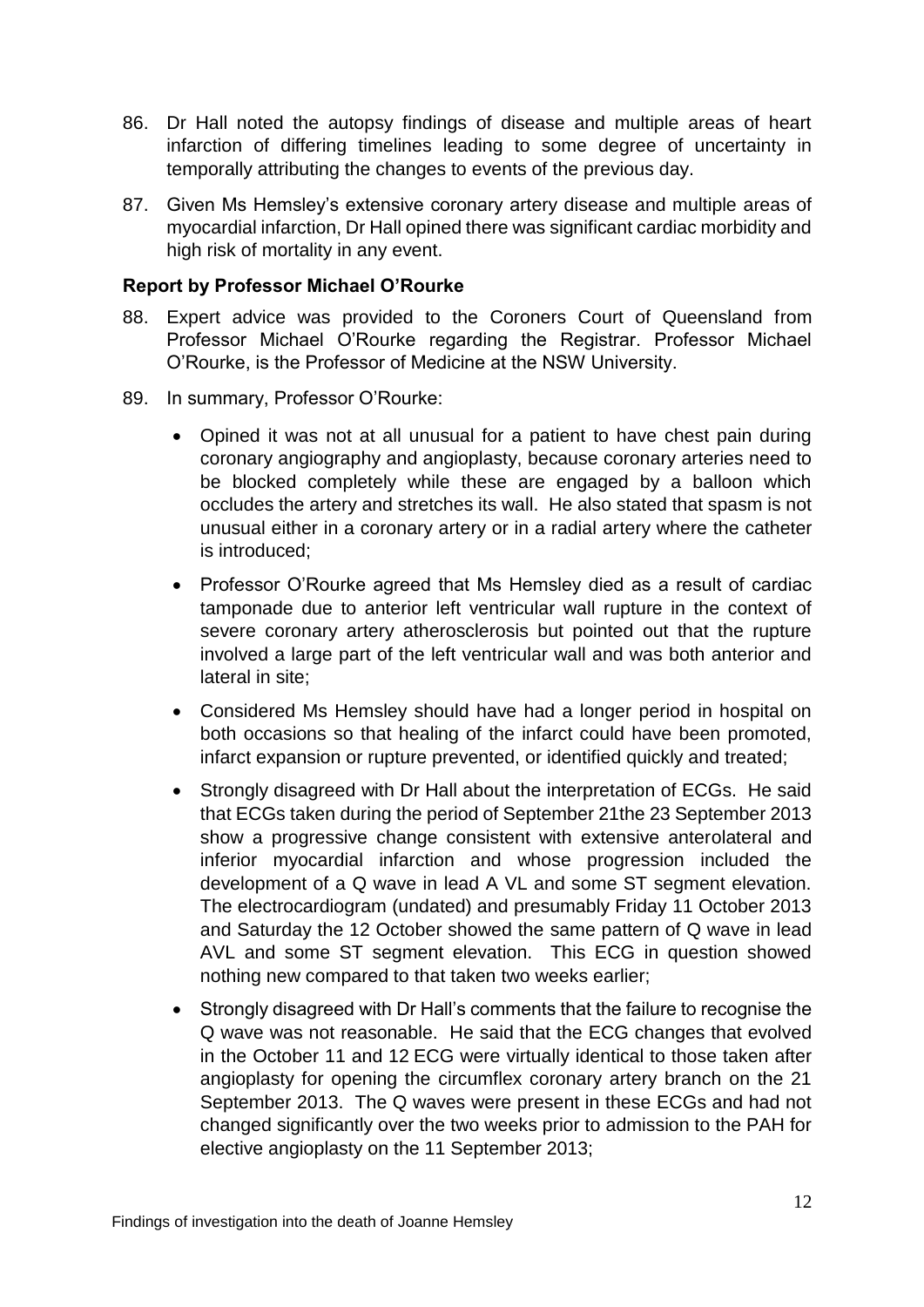- Advised that cardiac enzymes are not routinely done after an elective procedure. If there is concern about misadventure during coronary angioplasty, it would be desirable to undertake regular post angioplasty measurements of troponin and CK. He said that he believes it would be the responsibility of the proceduralist to arrange for enzyme or troponin assays to be done if elective angioplasty was not completely uneventful. Prof O'Rourke noted that from what he had seen in the notes available to Registrar, he could see no reason for and no benefit as likely to accrue from measurements of CK on Saturday the 12 October 2013 before Ms Hemsley was discharged;
- In circumstances where a request for cardiac enzymes is not documented in the patient's chart, and in circumstances where no complications are documented a first year Registrar should not have been expected to have requested cardiac enzymes; and
- Advised it was reasonable for the Registrar to discharge Ms Hemsley on 12 October 2013.

## **Improvement actions taken by the Princess Alexandra Hospital**

- 90. On 11 August 2016, the PAH responded to comments made by Professor O'Rourke.
- 91. The PAH confirmed that they had amended three key Coronary Clinical Pathways<sup>1</sup> in response to Ms Hemsley's death with a view to preventing similar occurrences in the future. These pathways define the expected course of either an outpatient or an inpatient undergoing Coronary Percutaneous Transluminal Coronary Angioplasty (PTCA). The third applies to inpatients who are undergoing angiogram with or without PTCA.
- 92. The procedures provide the minimum documentation required by medical, nursing and allied health professionals involved in the patient's care. There is an expectation that further extensive documentation may be required in the inpatient medical chart.
- 93. The relevant changes to the Clinical Pathways now ensure CK and Troponin testing be undertaken the morning following the procedure if the patient has prolonged chest pain post procedure requiring IV narcotics.
- 94. The PAH have introduced a number of procedures to the Coronary Care Unit since Ms Hemsley's death:
	- *Chest Pain Management CCU and Ward 3E – February 2014*. The purpose of this procedure to ensure that the CCU/ Cardiology Ward 3E Registered Nurse will accurately assess and promptly manage the treatment of the patient with pain or discomfort due to myocardia ischemia. It aims to minimise myocardial ischaemia, damage and potential for life threatening arrthymias by decreasing myocardial oxygen demand and enhancing

<u>.</u>

Findings of investigation into the death of Joanne Hemsley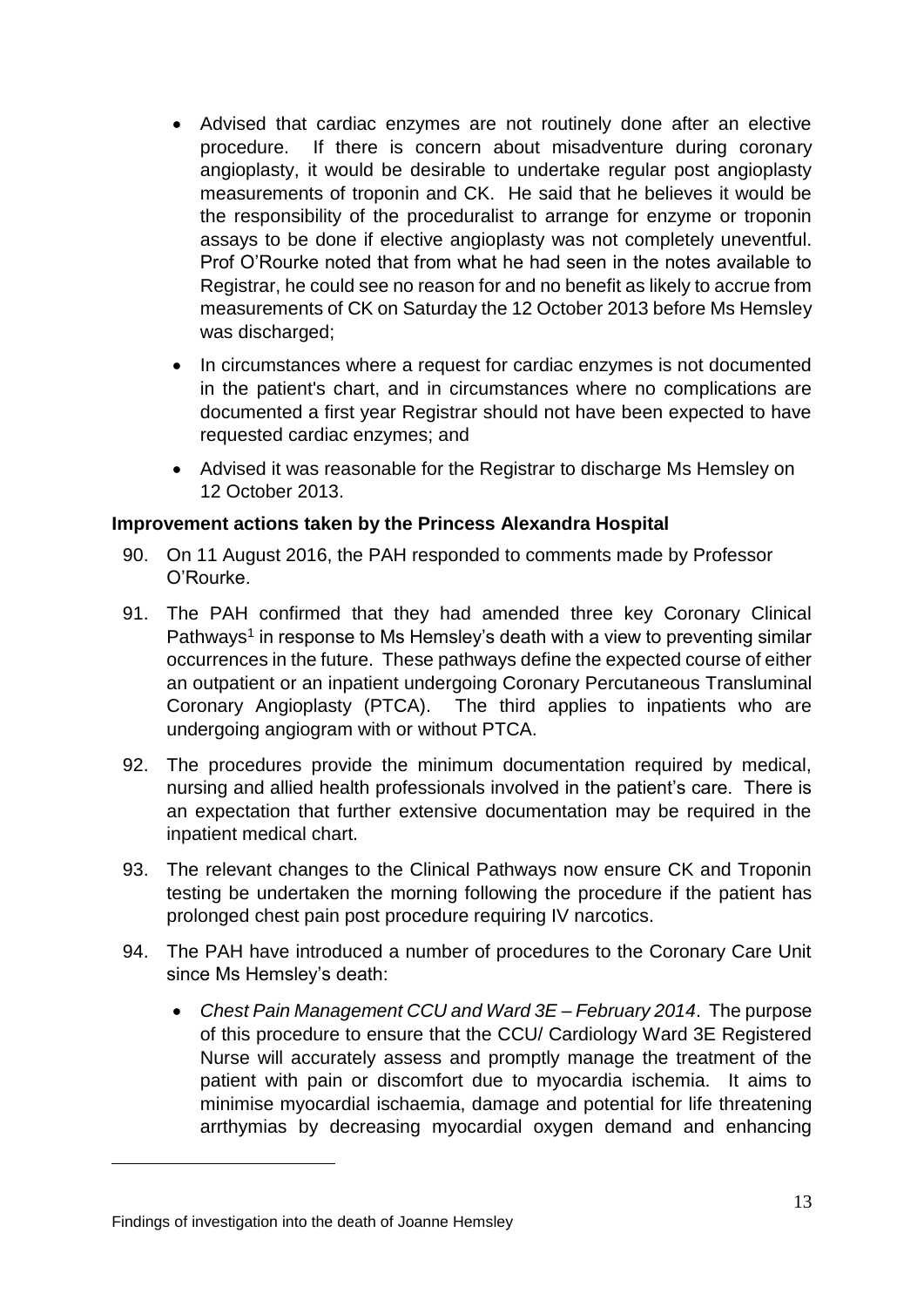supply. It sets out the procedure for nursing assessment, management of ischaemic chest pain drug therapy, monitoring of the patient and the documentation of the effects of narcotics. In particular, if there are any changes in the EGC the nurse in charge of the shift and the doctor are to be notified immediately;

- *Coronary Angioplasty – Care of Patient CCU – February 2014*. The purpose of this procedure is to ensure that expert care of a patient undergoing a PTCA is provided to optimise patient safety, prevent complications and allay patient anxiety. It sets out the process for pre and post procedural care. It applies to procedures involving a femoral or arterial approach as well as a TR-Band Deflation procedure. It sets out the minimum observation and documentation requirements. In particular, it requires that prior to discharge all patients are to be reviewed by a Medical Officer and a 12 Lead ECG is to be carried out. The following blood tests need also be carried out. Any patient with a prolonged chest pain requiring IV narcotics is to have a CK taken the next morning at 06:00. The result is to be reviewed by the Interventional Fellow or Cardiology Registrar who is reviewing the patient the same morning;
- *Cardiac Catheter (Angiogram with our without PTCA) Patients Preparation CCU and 3E – August 2015*. The purpose of the procedure is to ensure that patients undergoing cardiac cathertisation receive standardised care. It applies to procedures involving a femoral or arterial approach as well as a TR-Band Deflation procedure. It sets out the requirements for patient preparation and post procedural care including observations and documentation;
- *Nursing Handover – CCU and Ward 3E – January 2015*. This procedure is aimed at promoting the interactive and accurate transfer of patient information from shift to shift. It also ensures the involvement of the patient and their nominated significant other in their care and that the process of conducting nursing handover will incorporate group and bedside exchanges of information. The process of handover is broken down into preparation; information exchange (scrum, bedside handover, safety scan) and patient involvement. It incorporates a step by step hand over flowsheet for each shift (early, late and night duty);
- *Documentation in CCU – January 2015*. The purpose of this procedure is to provide detailed and accurate documentation of specific cardiac acute events occurring in the CCU and to document routine observations. It outlines an expectation that a nursing entry is made in the progress notes each shift for all patients in the CCU and ward 3E. It provides a checklist for all documentation that is required during the patient's stay in CCU; and
- *Admission of Patient to the Coronary Care Unit (CCU) - June 2015*. The purpose of this procedure is to ensure the effective preparation and organisation of admissions to allay patient anxiety and enhance patient safety. It sets out a clear procedure for initial patient assessment,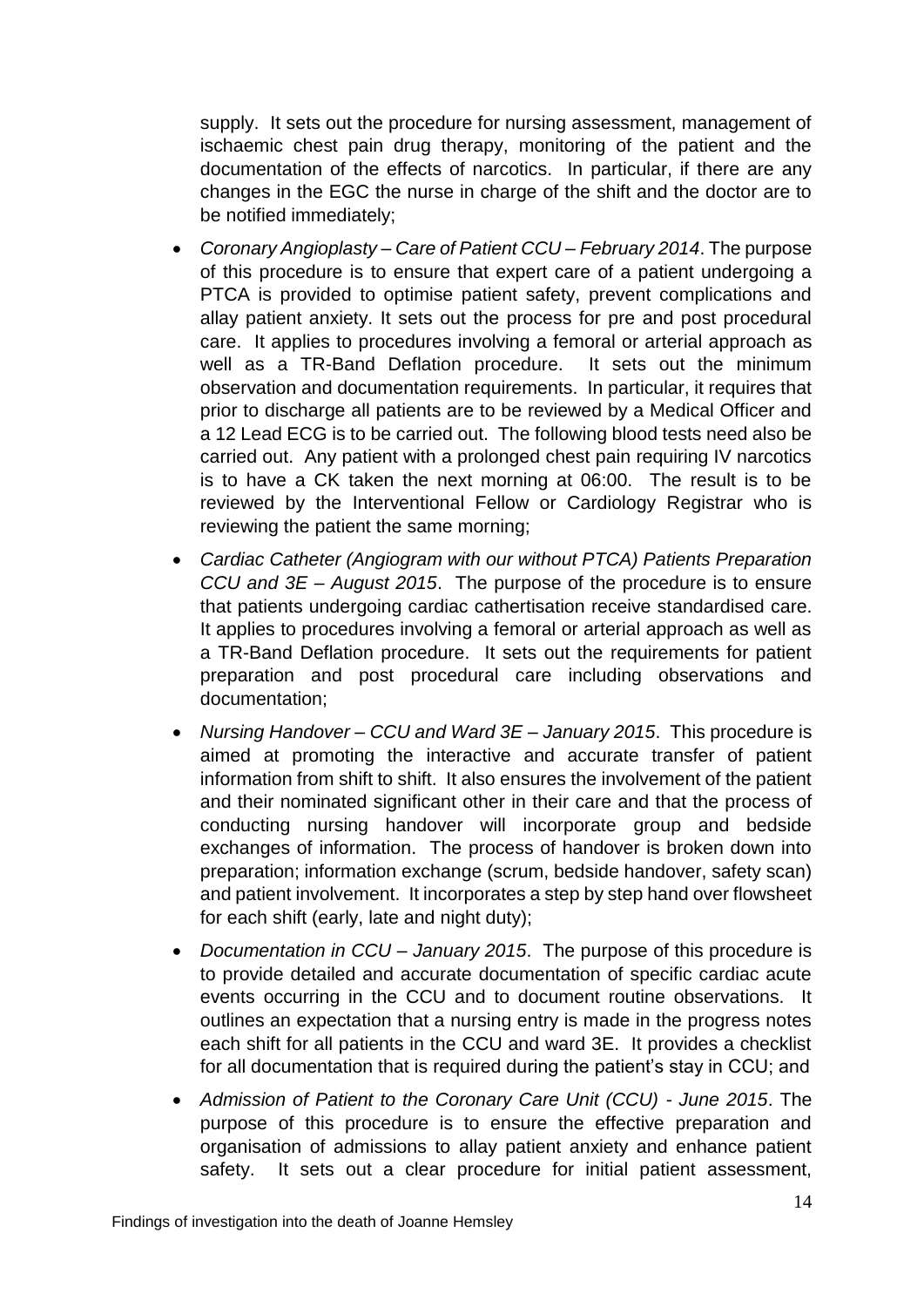monitoring outgoing patient assessment, documentation, bed management (during and after hours) as well as transfer of patients from the CCU to cardiology.

- 95. In their response, the PAH also advised that:
	- The Director of Cardiology has spoken to all Consultants about the need for improved handover to receiving Consultants and Registrars and his expectation that any complications during a procedure be carefully documented and handed over with a clear treatment plan in place. This was done at the Mortality & Morbidity Meeting of the Cardiology and Cardiothoracic Department on 20 November 2013 at the PAH and continues to be reinforced by Dr Garrahy at subsequent meetings;
	- The Director of Cardiology has implemented a 5pm formal handover meeting for Registrars in the CCU to ensure consistent and thorough medical handover is achieved;
	- Medical records at the PAH are now managed in the Integrated Electronic Medical Record (iEMR). ECG results (which are date and time stamped) are now automatically transferred to the iEMR and are available for review by any treating clinician; and
	- They have developed new brochures to be provided to patients and their families following coronary angiogram with specific information for patients who have had a radial approach to the procedure.
- 96. In the PAH's response the Director of Cardiology also addressed a number of the issues raised by Prof O'Rouke as well as other concerns regarding the Consultant Cardiologist who carried out Ms Hemsley's procedure . In particular, he:
	- Acknowledged that several of the ECG's in relation to Ms Hemsley which had likely been forwarded to Prof O'Rourke, were incomplete copies e.g. the copy of the ECG on the final day (12 October 2013), had the uppermost edge of the print (which contains the date and time stamp) cropped. The Director considered that the absence of specific date and time marks on the ECG copies in the PDF file may have led to some uncertainty in Professor O'Rourke's reporting of the sequence of these documents. This was particularly in relation to the need for the measurement of enzymes prior to her discharge on the 12October 2013;
	- Advised that the ECG's taken on the afternoon of Friday October 11 October 2013 clearly show evidence of myocardial ischemia and these changes, in association with the patient's chest pain signalled the presence of evolving myocardial infarction post angioplasty and should have resulted in the Consultant ordering cardiac enzymes to confirm a complicating myocardial infarction;
	- Advised that in the subsequent clinical analysis of Ms Hemsley's death conducted at the PAH, an explanation from the Consultant as to why he did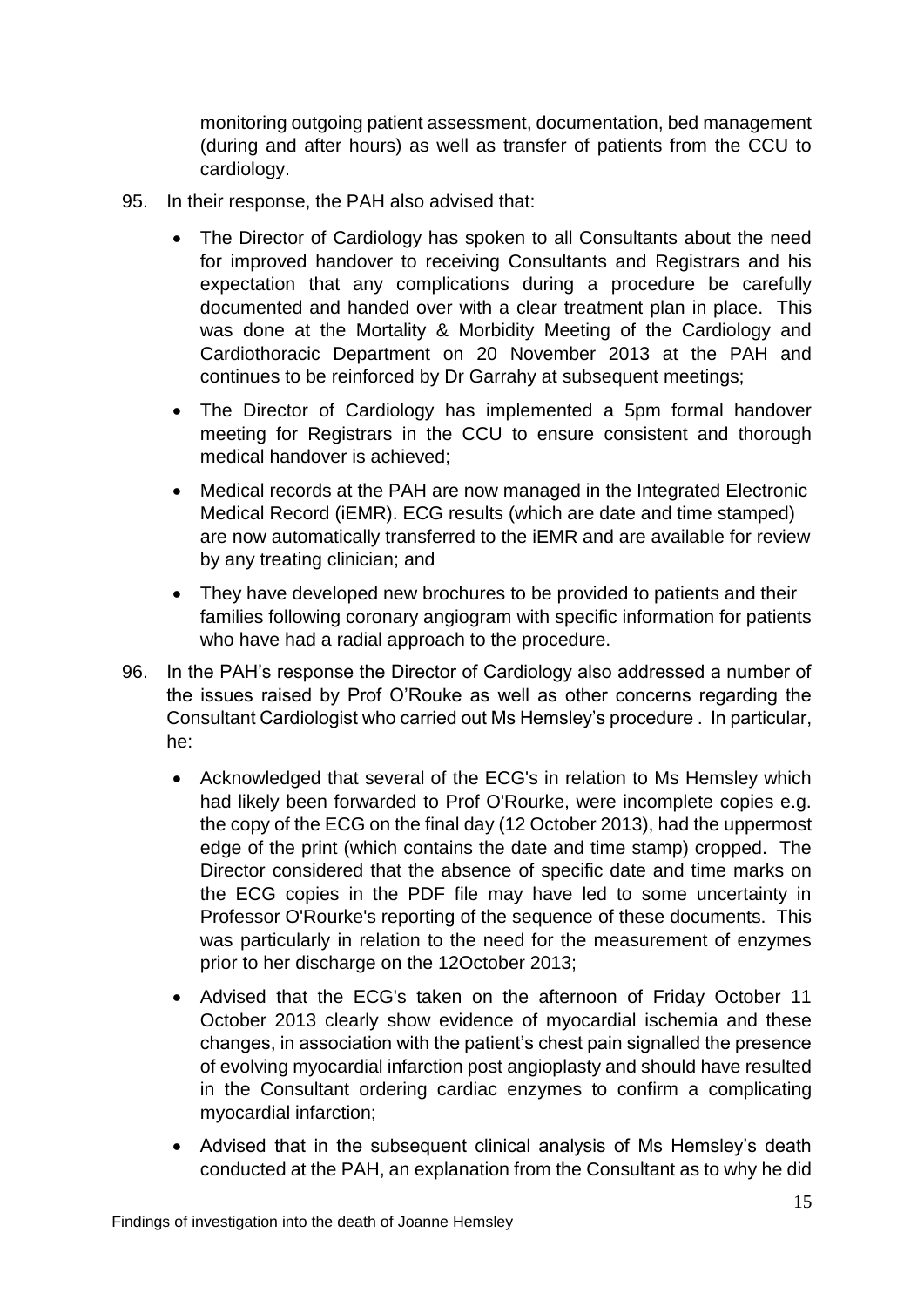not perform enzymes following the angioplasty on 11October 2013 was never obtained. It was for this reason, to act as a "fail safe" in the detection of myocardial infarction post intervention, that a resolution was passed by the consultants in the unit to change the PAH angioplasty clinical pathway to "automatically" check enzymes in any patient who had chest pain requiring the administration of narcotic following angioplasty;

- In respect of Prof O'Rouke's comments that Ms Hemsley should have had a longer period in hospital on her first admission, the Director of Cardiology acknowledged that Ms Hemsley was in hospital for a short period of time. However, he himself had judged the size of the infarct as clinically small. He noted that her condition post infarct was stable, there were no complicating features and a plan had been made for subsequent readmission for elective angioplasty to the LAD artery in October. Furthermore she had been commenced on the specific drugs (beta blockers and ACE inhibitors) which are indicated for the prevention of remodelling and infarct expansion;
- Provided a 10 year analysis of data (2002 to 2012) of patients undergoing myocardial infarction treated with angioplasty at the PAH. It can be seen that over this 10 year period, there has been a progressive shortening of average length of stay for patients with myocardial infarction. He advised that patients are now actively triaged according to the size and complexity of their myocardial infarction, along with the angiographic appearances and the "security" of the angioplasty result;
- Agreed with Prof O'Rourke in his assessment that a "longer period in hospital" on the second hospital admission was absolutely indicated. He stated previously the second hospital admission and the elective Percutaneous Coronary Intervention to LAD was complicated by acute myocardial infarction which for some reason was not overtly recognised, documented or investigated by the Consultant . Had this myocardial infarction been documented and quantified, he said that it was inconceivable that Mrs Hemsley would have been discharged from hospital on the 12 October 2013. He said that given that the subsequent myocardial perforation was very small in size (it was only recognised on the microscopic appearances at post mortem examination) and the rupture occurred within 24 hours of discharge, it is highly likely that had this rupture occurred while she was an inpatient at PAH that she would have become symptomatic with severe chest pain. Had the complication been recognized, there was the possibility she might have survived emergency cardiac surgery.
- 97. The Director of Cardiology also advised that he disagreed with a number of comments contained in the Consultant's statement and in particular that he:
	- Anticipated the procedural complication of diagonal closure prior to Ms Hemsley's angioplasty procedure on the 11 October 2013;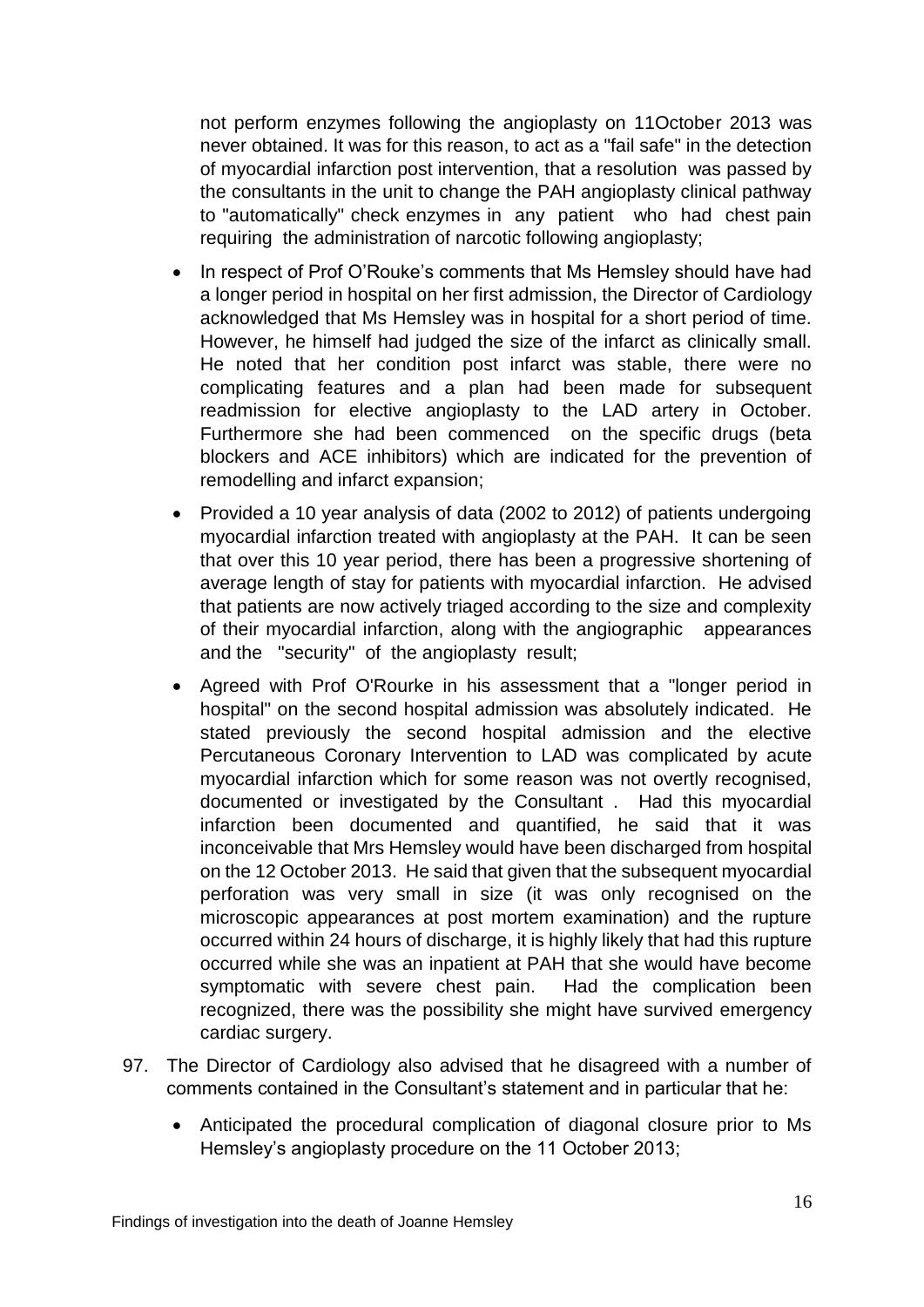- Recognised the ischaemia in the lab and thought an infarct was inevitable;
- Recognised the subsequent ischaemia in coronary care but forgot to document the occlusion of the vessel in his report; and
- Was confident that an infarct was expected that there was no reason to order enzymes post procedure.
- 98. The coroner observes that there were no contemporaneous notes in the record made by the Consultant of any of these matters.The Director of Cardiology advised that the Consultant is no longer providing angioplasty procedures at the PAH, having voluntarily withdrawn from clinical privileges in this area as from the 12 October 2015.
- 99. Other professional regulatory bodies are reviewing Ms Hemsley's medical care and considering issues arising.

## **Further correspondence from the Director of Cardiology**

- 100. On 18 August 2016, the Director of Cardiology was asked to explain what emergency surgery would have been performed had Ms Hemsley been kept in hospital and complications been recognised.
- 101. On the 29 August 2016, he responded. He reiterated that side branch obstruction during coronary angioplasty is a recognised complication of the angioplasty procedure. It was noted that a number of factors impact on the likelihood of side branch obstruction, particularly the specific anatomy of the ostium of the side branch, and whether the side branch is significantly diseased.
- 102. The Director of Cardiology said that occlusion of a side branch and resultant consequences depends on the size, both diameter and length of artery, which correlates with the amount of myocardium/muscle supplied by the branch. Side branch occlusion can at times be silent (no pain and no ECG changes), which might indicate that the area of the heart supplied by the branch has already been damaged by myocardial infarction and is scar. Alternatively if the side branch is large, the ischemia can be significant and techniques to either protect against occlusion or rescue (re-opening of the occlusion) are necessary.
- 103. He said that during the angioplasty procedure, specific note is made of side branches adjacent to the target lesion/vessel. If the side branch is of significant size (e.g. 2mm diameter or greater), the interventional cardiologist will often perform specific interventions to "protect" the side branch and avoid loss of the side branch artery. These interventions usually entail placement of a second guide wire into the side branch to facilitate reopening if occlusion does occur. If a side branch is large (>2.5-3.0mm diameter) bifurcational stenting may be required to preserve the anatomy and patency of the bifurcation with a second (branching trouser-leg) stent arrangement.
- 104. The Director of Cardiology said that with respect to the specific anatomy of Ms Hemsley, there are two diagonal side branches in relation to the target LAD lesion stented on the 12October 2013. The first side branch was very small –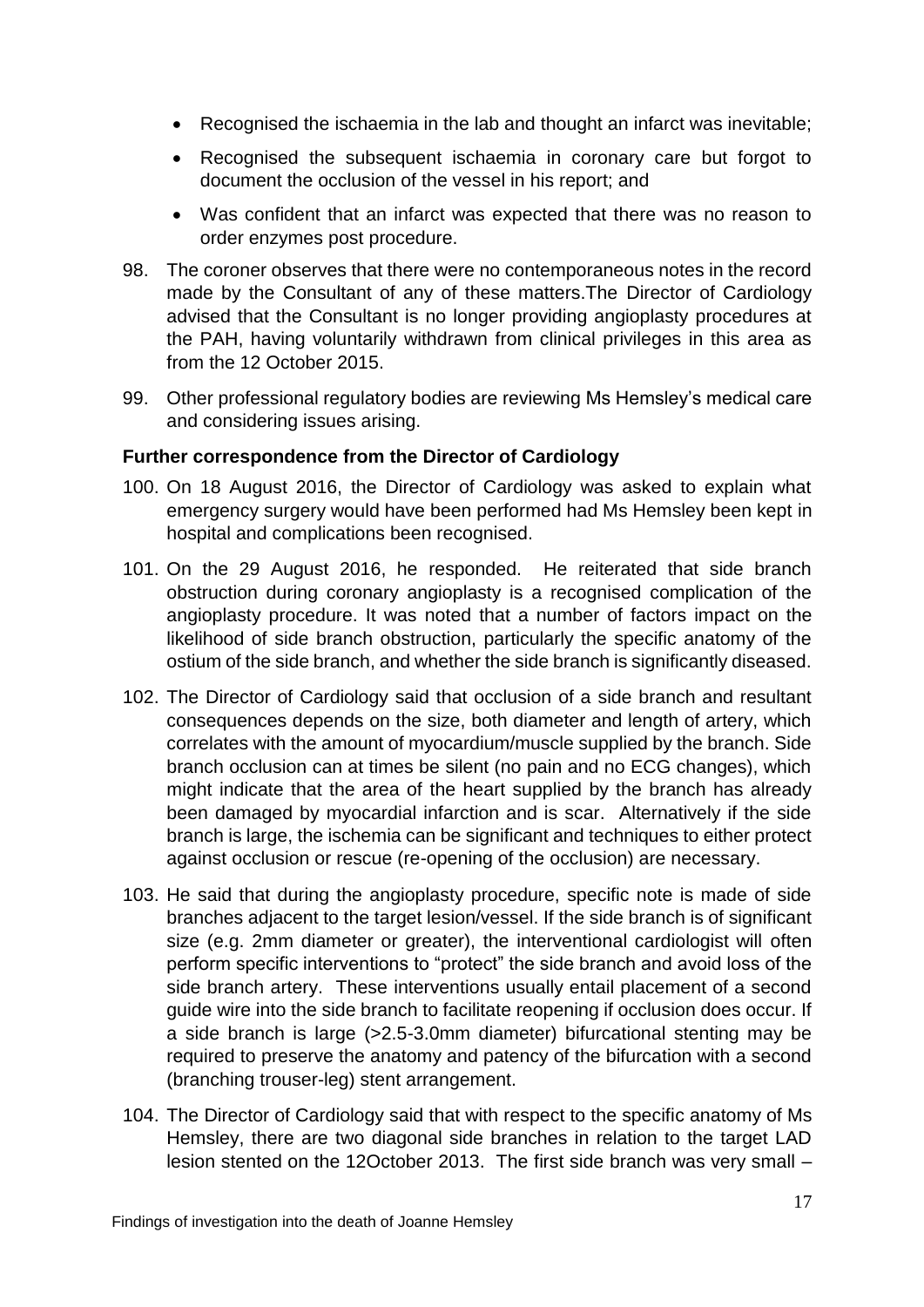1.0 -1.5mm diameter and had as well as an ostial stenosis, some tortuosity of the proximal segment of the first diagonal. It was this branch which occluded, initially following balloon pre-dilatation and then subsequently with stent placement. Flow into the second diagonal (a larger 2.5mm vessel) was not impaired by stent placement.

- 105. The first diagonal side branch which occluded during the angioplasty was small and given anatomy it comes as no surprise whatsoever to find that this vessel occluded following balloon dilatation and stent placement. The small size however and the ostial anatomy both indicated that any attempt to "preserve or rescue" the branch was likely to be ineffective. The Director of Cardiology said that he found it quite reasonable that the Consultant did not take any special manoeuvres to "preserve this branch", or to reopen the occlusion of this small branch when the vessel occluded. Under ordinary circumstances loss of such a "small" branch would produce a small myocardial infarction which could be treated medically, without serious long term consequences to function of the heart. Such a myocardial infarction occurs in 1-3% of angioplasty procedures.
- 106. It was noted that unfortunately the area of the heart territory supplied by this small diagonal branch subsequently underwent necrosis and perforation, resulting in hemopericardium and cardiac tamponade.
- 107. He said that free wall perforation of the left ventricle following myocardial infarction is a rare complication of myocardial infarction. In circumstances where the infarct has been very large, the perforation rupture typically is large and ragged and the patient's collapse and subsequent death occurs within minutes.
- 108. In Ms Hemsley's case however, the perforation hole which caused hemopericardium, cardiac tamponade and death appears to have been very small. The Director of Cardiology highlighted that on the initial macroscopic post mortem inspection, the pathologist stated "there is no obvious rupture of the myocardium". However on the subsequent microscopic assessment, a small perforation tract was identified "there is transmural left ventricular rupture" in the area of infarction. i.e. the perforation was very small, not seen by the naked eye, but verified on the microscopic exam.
- 109. The Director of Cardiology opined that clinically, when cardiac rupture occurs, the passage of blood into the pericardial space causes severe chest pain usually with recurrent ST segment elevation on the ECG. The subsequent accumulation of blood in the pericardial sac causes a lowering of blood pressure, and shock with a clinical syndrome very familiar to interventional cardiology units. These symptoms of pain, recurrent ECG changes and a lowering of blood pressure would have prompted immediate transthoracic echocardiography for a patient under observation in hospital post angioplasty. Given, that in this case, the perforation tract was small, he stated that the pericardial blood would have taken some period of time to accumulate in the pericardial sac: many minutes, rather than instantaneously as in a large perforation.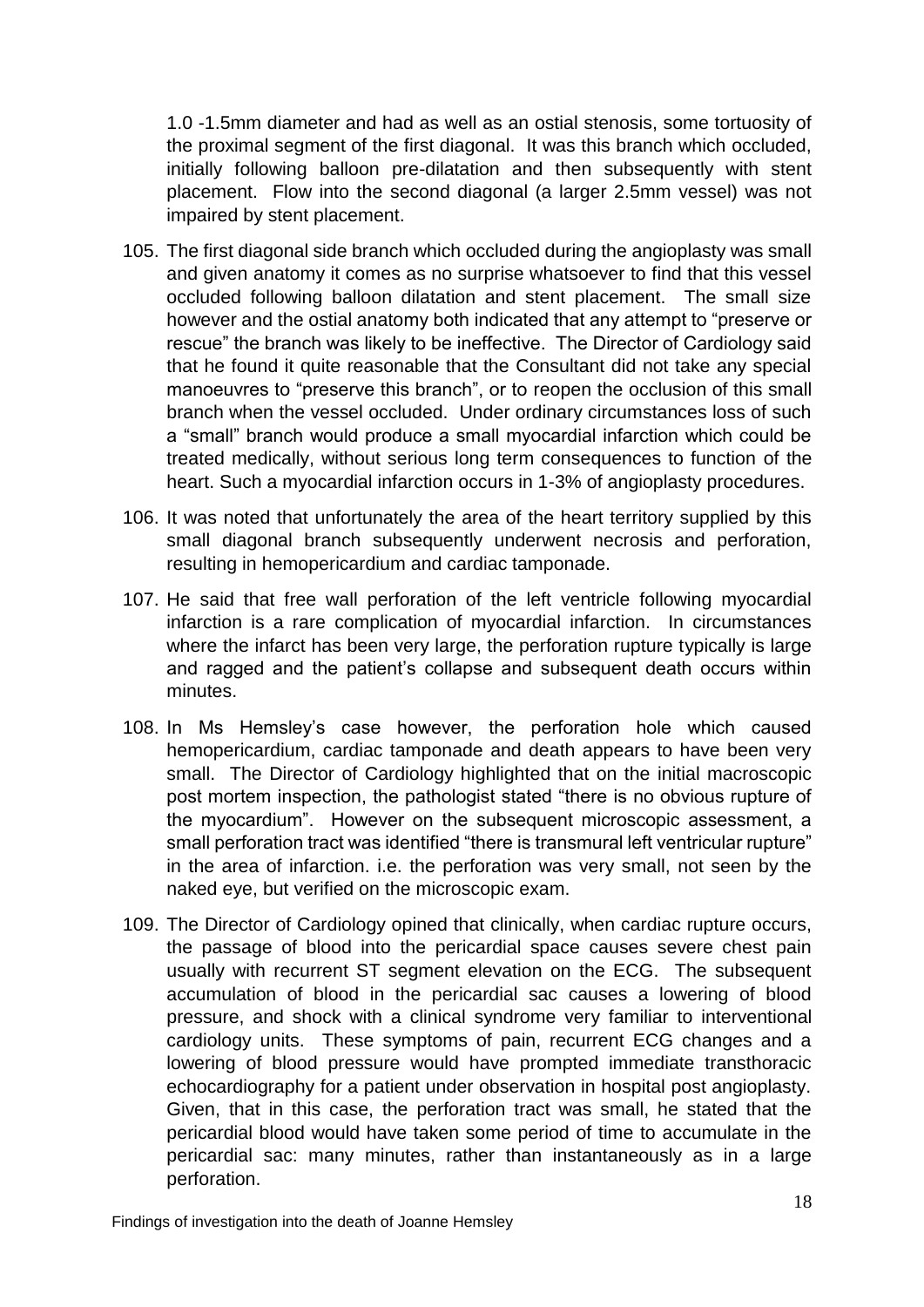- 110. Accordingly, in Ms Hemsley's case it is very likely that this complication would have been diagnosed by echo within 30-60 minutes of her developing recurrent symptoms. At that point, Ms Hemsley would have been resuscitated and taken immediately to the cathlab where the pericardial space would have been drained with pericardiocentesis to stabilise the blood pressure, and she subsequently would have been taken to emergency open heart cardiac surgery with the small perforation over sewn and sealed.
- 111. The Director of Cardiology said that cardiac perforation post myocardial infarction in the community is an almost invariably fatal complication. He indicated that there are many case reports in the literature of patients (usually already in hospital) who have been diagnosed and rescued with emergency cardiac surgery when this complication is recognised and attended to promptly.
- 112. Given that the actual size of the perforation in the left ventricular wall was small, the Director suggested that Ms Hemsley could well have been rescued from this fatal complication initially with emergency pericardiocentesis in the cathlab, followed by open sternotomy exposure of the heart and oversewing of the perforation on the anterior surface of the heart.

### **Improvement actions undertaken by the Cardiology Registrar (Advanced Training)**

- 113. In his statement, the Registrar advised that that he has participated in multiple activities to analyse the case and receive feedback on his performance. He said that he reviewed the case in detail with the Director of Cardiology. He also discussed the case with the Consultant. He then personally presented the case at the Morbidity & Mortality meeting of the Cardiology and Cardiothoracic Department at PAH on the 20 November, 2013.
- 114. In attendance were all Cardiology and Cardiothoracic Surgery Consultants and registrars in the department. The feedback generally noted deficiencies in documentation, clinical handover and management of complications. The feedback provided on the Registrar's personal performance was that he should have been more alert and suspicious that something may have been wrong, especially given her episode of vomiting.
- 115. It was acknowledged that it would have been challenging to piece that together given there was no documentation of the complication, subsequent pain and ECG changes and guidance provided by the Consultant.
- 116. The Registrar says that since Ms Hemsley's death, he has undertaken two further years of cardiology advanced training. ECG Interpretation is a daily part of the job as a cardiology Registrar hence he considers he has greatly improved his skills in ECG interpretation.
- 117. He also advised that he now reads and interpret patients' angiograms and procedure images as well as the procedure report prior to discharging patients after all procedures. This was not a skill he had in his first year of training.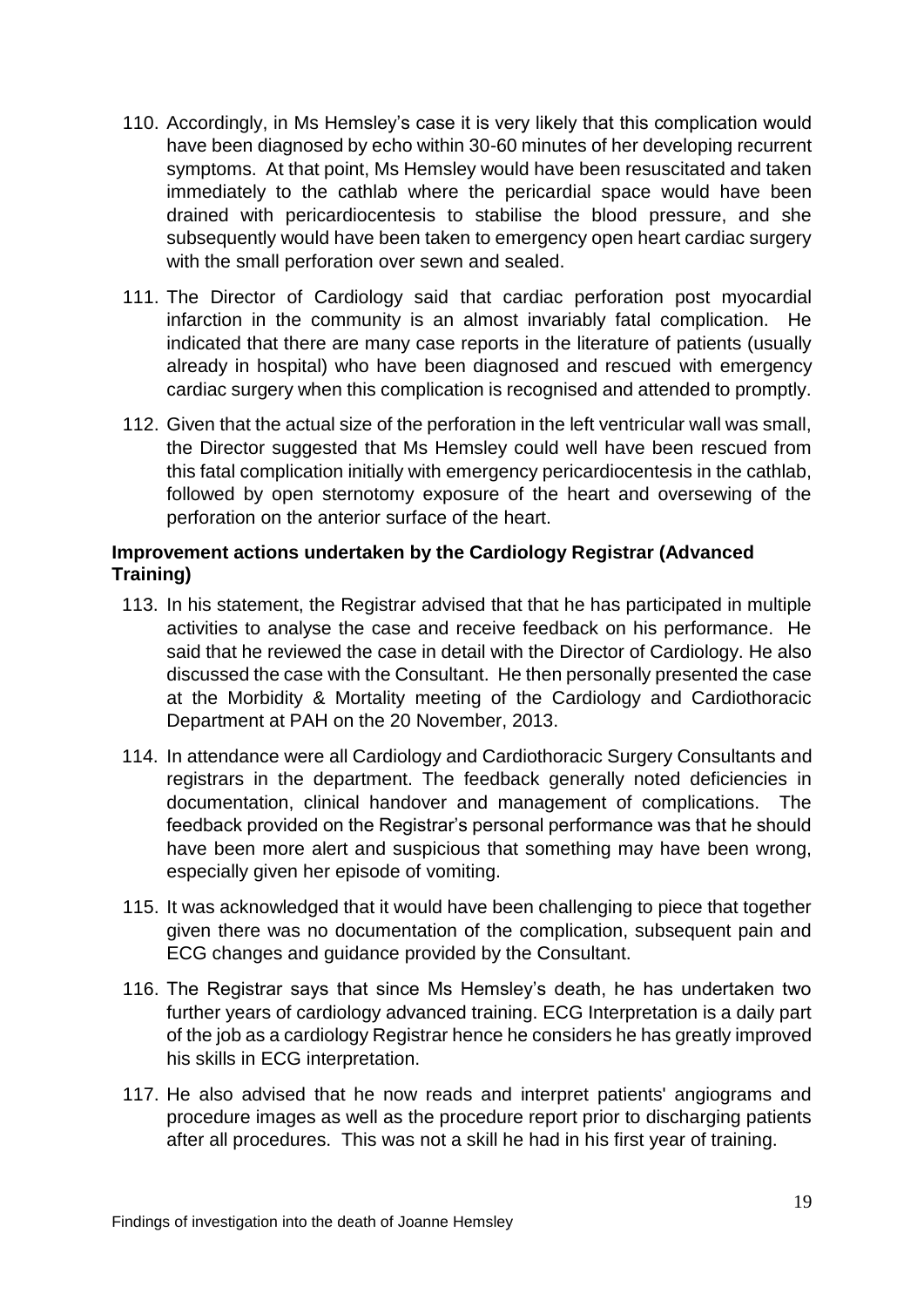118. By viewing and interpreting the coronary angiograms, he says that he is able to notice if there have been any side branch occlusions or other major procedural complications, even if it is missing from the report. He said that Ms Hemsley's death and the outcome were a strong learning experience for him to be especially cautious and suspicious when something does not "smell" right.

#### **Improvement actions undertaken by the Consultant Cardiologist**

- 119. In his statement, the Consultant Cardiologist acknowledged that he should have documented his impressions in the clinical records in more detail on the 11 October 2013 as to the cause of Ms Hemsley's ongoing chest pain and EGGs during post-procedural period.
- 120. He notes that this would have assisted subsequent doctors in understanding that the infarct was an anticipated procedurally-related event and that the medical management instituted was considered to be appropriate management.
- 121. The Consultant says that he has been taking great care to document the details of procedures meticulously at every stage and also have been ensuring that he comprehensively hands over his patients to the recovery team.
- 122. In retrospect, the Consultant considered that having regard to the elevated ECG ST segment levels in Leads 1 and AVL on the evening of the 11October 2013 and the Saturday morning ECG showing small Q wave in 1 and AVL (neither of which were known to him at the time), and despite Ms Hemsley being stable on Saturday morning, he agrees that she should not have been discharged and should have been monitored for longer.
- 123. He concurred with Dr Hall that:
	- Given the autopsy findings of disease 'and multiple areas of heart infarction of differing timelines of occurrence however lend some degree of uncertainty in temporally attributing the changes to events of the previous day'; and
	- Ms Hemsley (given her extensive coronary artery disease and multiple areas of myocardial infarction) 'would have had a guarded future with significant cardiac morbidity and high risk of mortality had she survived.

## **Conclusion**

- 124. Side branch closure which leads to myocardial infarction is a recognised and counselled risk of interventional coronary angioplasty, specifically documented on the consent form as "heart attack" under uncommon risks and complications occurring in approximately 1-5% of cases.
- 125. The side branch in question was too small to justify specific intervention to reopen the occlusion and thus the management of this specific complication in Ms Hemsley should have entailed pain relief, management of ischaemia, quantification of the extent of the enzyme rise and an appropriate period of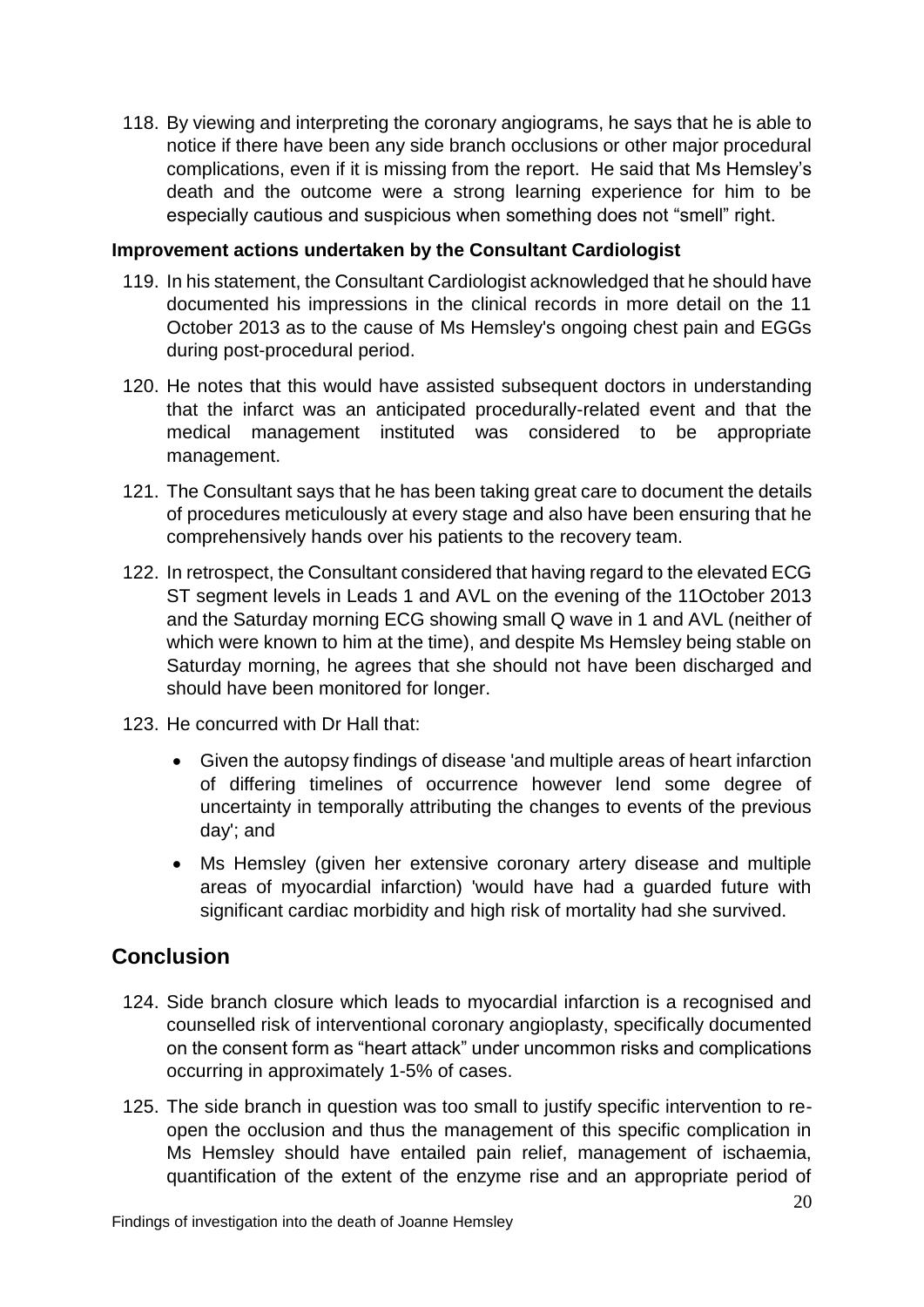monitoring post event (most usually 24-48 hours if the enzyme rise was significant).

- 126. It is not in dispute that Ms Hemsley was discharged from Hospital too soon following her procedure on the 11 October 2013.
- 127. Given that the subsequent myocardial perforation was very small in size (it was only recognised on the microscopic appearance at the post mortem examination) and the rupture occurred within 24 hours of discharge, it is highly likely that had this rupture occurred while she was an inpatient at the PAH that she would have become symptomatic with severe chest pain. The complication would have been recognised, and possibly, she might have survived emergency cardiac surgery.
- 128. Such emergency surgery is likely to have included emergency pericardiocentesis in the cathlab, followed by open sternotomy exposure of the heart and oversewing of the perforation on the anterior surface of the heart.
- 129. The hospital has thoroughly clinically investigated and reviewed the events that occurred from the time of Ms Helmsley's admission on 11October 2013 and until she was discharged on the 12 of October 2013.
- 130. The PAH has co-operated with the coronial investigation and responded to underlying issues.
- 131. The treating clinicians have acknowledged that there were things that they could have done differently and have made improvements to their practice which may prevent similar deaths from occurring in the future.
- 132. I am satisfied that their conduct is being appropriately considered by appropriate professional and regulatory bodies.
- 133. The focus of the Coroner's jurisdiction is to reach findings required in section 45 of the *Coroners Act 2003* where possible. There is sufficient information to do so and the findings are as follows:

## **Findings**

- a) The identity of the deceased is Ms Joanne Hemsley;
- b) Ms Hemsley presented to the Princess Alexandra Hospital on 11 October 2013 for an elective percutaneous stenting of her Left Anterior Descending Artery. She required this procedure due to the almost total blockage of the artery with atheroma narrowing the vessel. The procedure occurred that afternoon. In the course of this procedure an occlusion of the diagonal vessel occurred when the balloon followed by the stent were inserted. This is a known recognisable complication. The consultant cardiologist possibly did not recognise the complication at the time. He did not document the complication in the operation report. Nor was a small dissection of the stented artery recorded. No particular direction or course of treatment was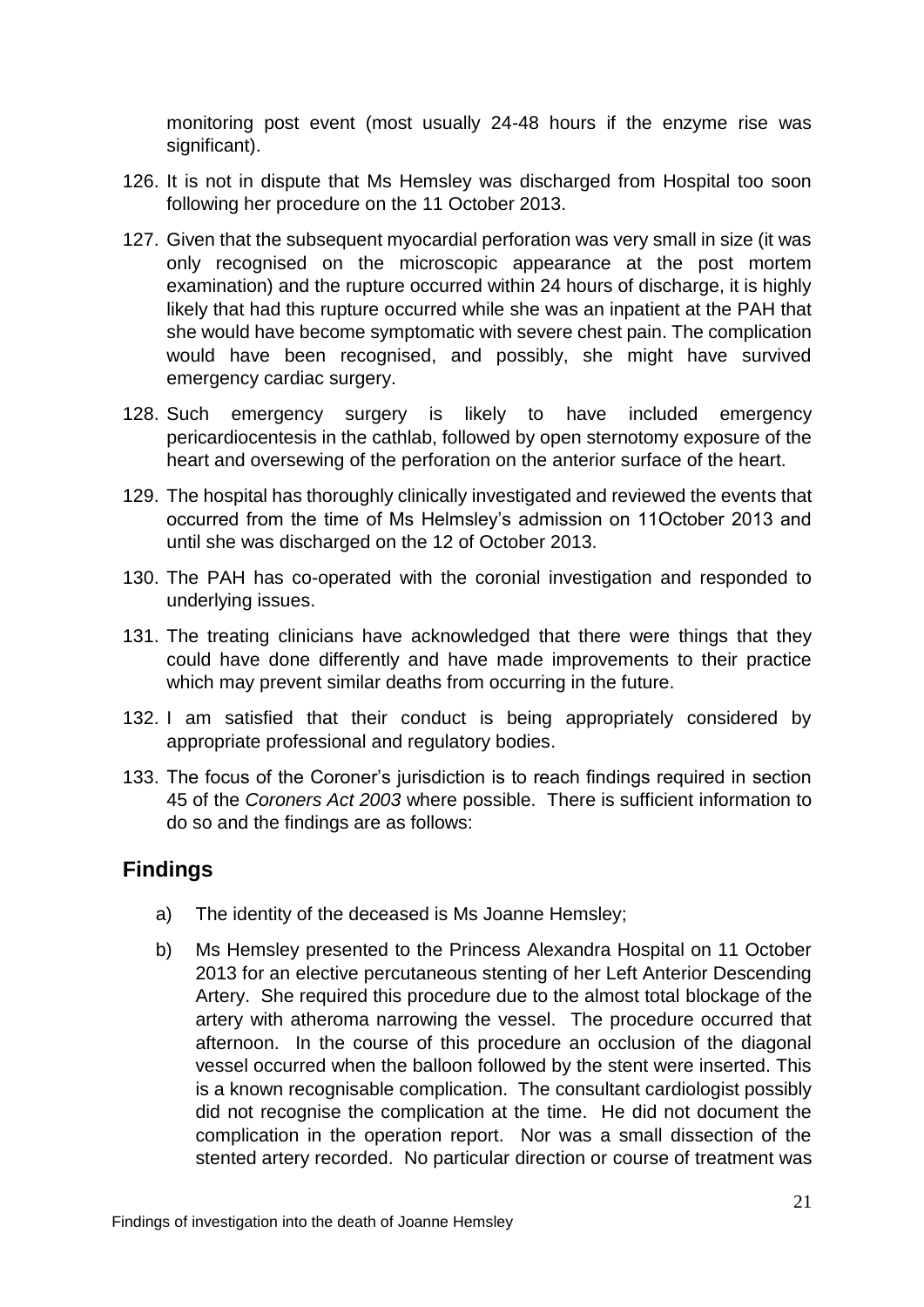instructed to staff in the Coronary Care Unit beyond the notation "routine care as per clinical pathway."

Ms Hemsley was transferred to the Coronary Care Unit in the early evening. The advanced training Cardiology Registrar reviewed Ms Hemsley the following morning on 12 October 2013 between 06:00 and 09:00. He did not observe anything in the patient's behaviour, or on the record which caused concern. There was no record in the procedure report or in the patient notes of any concerns suggesting the need for Ms Hemsley to have serial cardiac enzymes done or more than routine monitoring for this admission. The Cardiology Registrar advised Ms Hemsley to monitor her blood pressure during the week and see her general practitioner within the week. This was due to her blood pressure being elevated in comparison to the time of her admission.

Just prior to leaving the ward he noted Ms Hemsley had vomited, which he attributed to her anxiety. He checked upon her again and confirmed she did not have any chest pain or shortness of breath. He ordered an anti-emetic and asked staff to monitor her for a few hours prior to her discharge.

Ms Hemsley was discharged at approximately 10:00 on the morning of the 12 October 2013. She died the following morning on 13 October 2013.

Had the complication been documented and assessed Ms Hemsley should not have been discharged on that day. She would have remained in hospital for pain relief, management of ischaemia, quantification of the extent of the enzyme rise and an appropriate period of monitoring post-surgery (most usually 24-48 hours if the enzyme rise was significant). Ms Hemsley certainly received pain relief and the usual care and review of a post procedure cardiac patient, but not the enzyme monitoring and not with the knowledge of the complication that had occurred and the possible associated risk.

At autopsy the subsequent myocardial perforation which led to the transmural left ventricle rupture was noted to be very small in size. It was only recognised on microscopic examination of tissue. The rupture occurred within 24 hours of discharge. . It is highly likely that had this rupture occurred while Ms Hemsley was an inpatient at the PAH that she would have become symptomatic with severe chest pain. Had the complication been recognised, possibly Ms Hemsley might have survived emergency cardiac surgery. This would have involved emergency pericardiocentesis in the cathlab, followed by open sternotomy exposure of the heart and oversewing of the perforation on the anterior surface of the heart.

- c) Ms Hemsley died at approximately 05:30 on the 13 October 2013.
- d) She died at her home, 23 Tamborine Street Loganholme in Queensland;
- e) Ms Hemsley died due to: